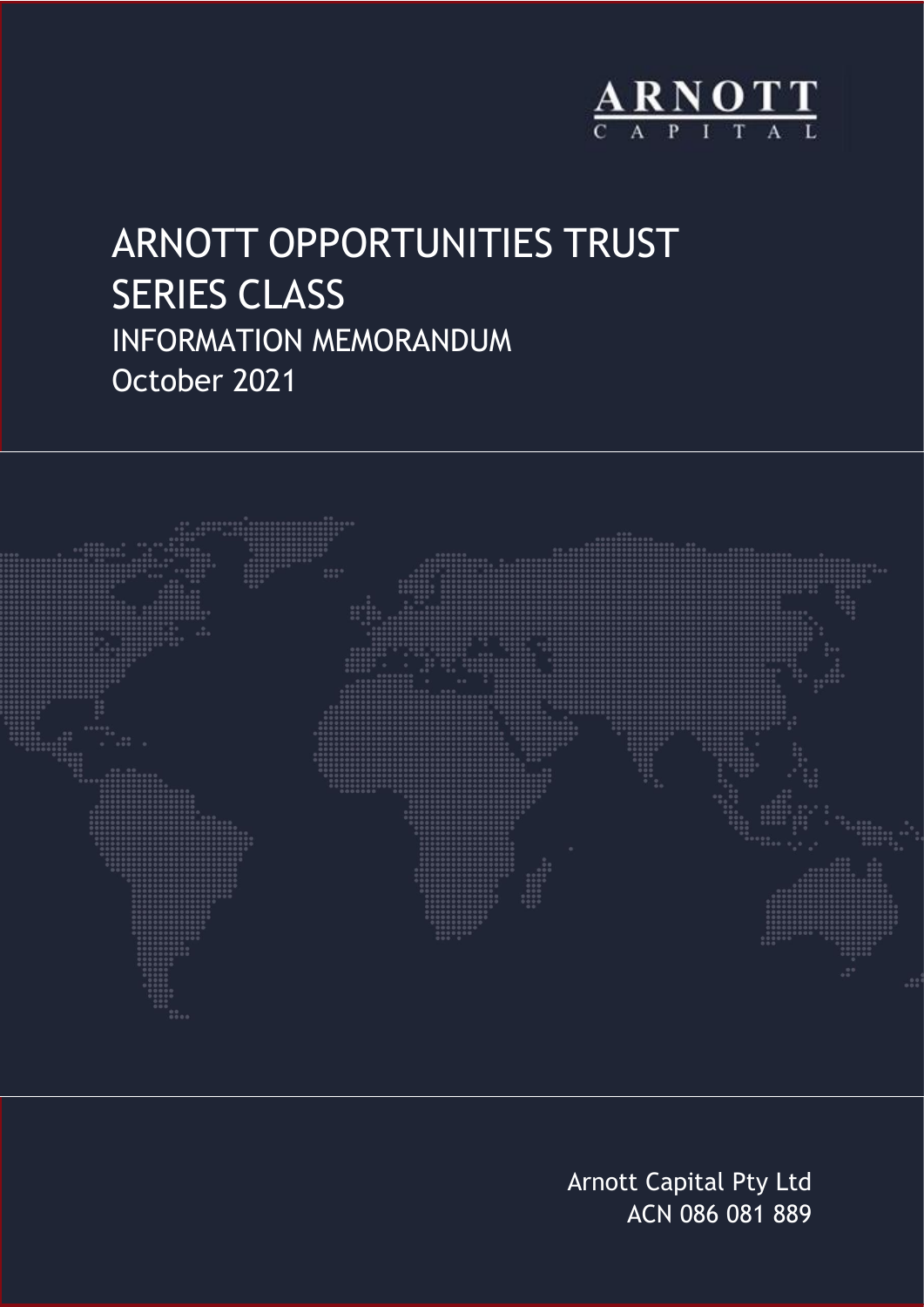This Information Memorandum is dated 19 October 2021 and is issued by Arnott Capital Pty Ltd ACN 086 081 889 (**Arnott Capital** or **Trustee**) AFSL 233 743. This offer to subscribe for units in the Arnott Opportunities Trust (**Fund**) is only made to Wholesale Clients (as defined in the Corporations Act 2001 (Cth) (**Act**)). The Fund is an unregistered managed investment scheme. This offer is only open to investors who receive this Information Memorandum in Australia and does not constitute an offer in any place in which, or to any person to whom, it would not be lawful to make such an offer.

This Information Memorandum is not, and is not required to be, a disclosure document or product disclosure statement within the meaning of the Act. This Information Memorandum may not contain the same level of disclosure as those documents and has not been, and is not required to be, lodged with the Australian Securities & Investments Commission.

**This Information Memorandum is not a recommendation to invest in the Fund and may not include all of the information that an investor needs to make an investment decision. The Trustee does not take into account the individual circumstances of any investor, nor does it or any of its Specified Persons (defined below) give financial product advice with respect to this Information Memorandum. Accordingly, investors should make their own enquiries and obtain professional legal, financial, tax and accounting advice before making an investment decision with respect to the Fund. An investment in the Fund is subject to investment and other risks, including loss of income and capital invested. Investors should read carefully the "Risks" in Section 6 of this Information Memorandum.**

This Information Memorandum does not constitute, and may not be used for the purpose of, an offer or solicitation in any jurisdiction or in circumstances in which such offer or solicitation is not authorised or where a regulated disclosure document is required. No person receiving a copy of this Information Memorandum in any jurisdiction may treat it as constituting an offer or invitation to that person to apply for units in the Fund unless, in the relevant jurisdiction, such an offer or invitation could lawfully be made to the person.

This Information Memorandum supersedes all preliminary information and other previous communications in respect of the Fund. All such preliminary information and previous communications should be disregarded.

The information in this Information Memorandum is up to date at the time of preparation. The Trustee may amend or withdraw this Information Memorandum at any time and may issue a new or amended Information Memorandum from time to time. A copy of the Constitution for the Fund is available from the Trustee. If you are unsure about anything contained in this Information Memorandum or have questions, please contact the Trustee via email at investor@arnott.com.au.

To the extent permitted by law, neither the Trustee, the Administrator, the Prime Broker/Custodian nor their respective affiliates, related bodies corporate, directors, officers, employees, representatives or advisors (**Specified Persons**) accepts any responsibility or liability (including in negligence) for any loss or damage suffered or incurred by the person to whom this Information Memorandum has been delivered (**Recipient**) or any other person or entity however caused arising from or in connection with any act or omission directly in reliance upon or relating in any way to this Information Memorandum including, without limitation, the information contained in it, and from any errors or omissions however caused by the Recipient or any other person or entity placing any reliance on this Information Memorandum, its accuracy or reliability, and for the avoidance of doubt this exclusion of liability includes any cost, expense, loss or other liability directly or indirectly arising from, or in connection with, any omission from or defects, or any failure to correct any information, in this Information Memorandum or any other communication (oral or written) about or concerning them, or the issue of units in the Fund.

Other than to the extent required by law, neither the Trustee, nor any of the Specified Persons makes any representations or warranties, express or implied, as to the accuracy or completeness of any of the information contained in this Information Memorandum or any other information (whether written or oral) made available to investors, and each of such parties expressly disclaims any and all liability relating to or resulting from the use of this Information Memorandum or such other information by the Recipient. This Information Memorandum may contain assumptions, opinions, estimates and forecasts. Except to the extent implied by law, no representation or warranty as to the validity, certainty or completeness of any of the assumptions or the accuracy of the information, opinions, estimates or forecasts contained in this Information Memorandum is made by the Trustee, nor any of the Specified Persons. Neither the Trustee, nor any of the Specified Persons guarantees the rate of capital or income return of any investment in the Fund, the meeting of the investment objectives of the Fund, the performance of the Fund nor repayment of capital from the Fund.

**THIS INFORMATION MEMORANDUM IS AN IMPORTANT DOCUMENT THAT SHOULD BE READ IN ITS ENTIRETY. INVESTORS SHOULD OBTAIN PROFESSIONAL ADVICE BEFORE MAKING AN INVESTMENT DECISION IN RELATION TO THE FUND.**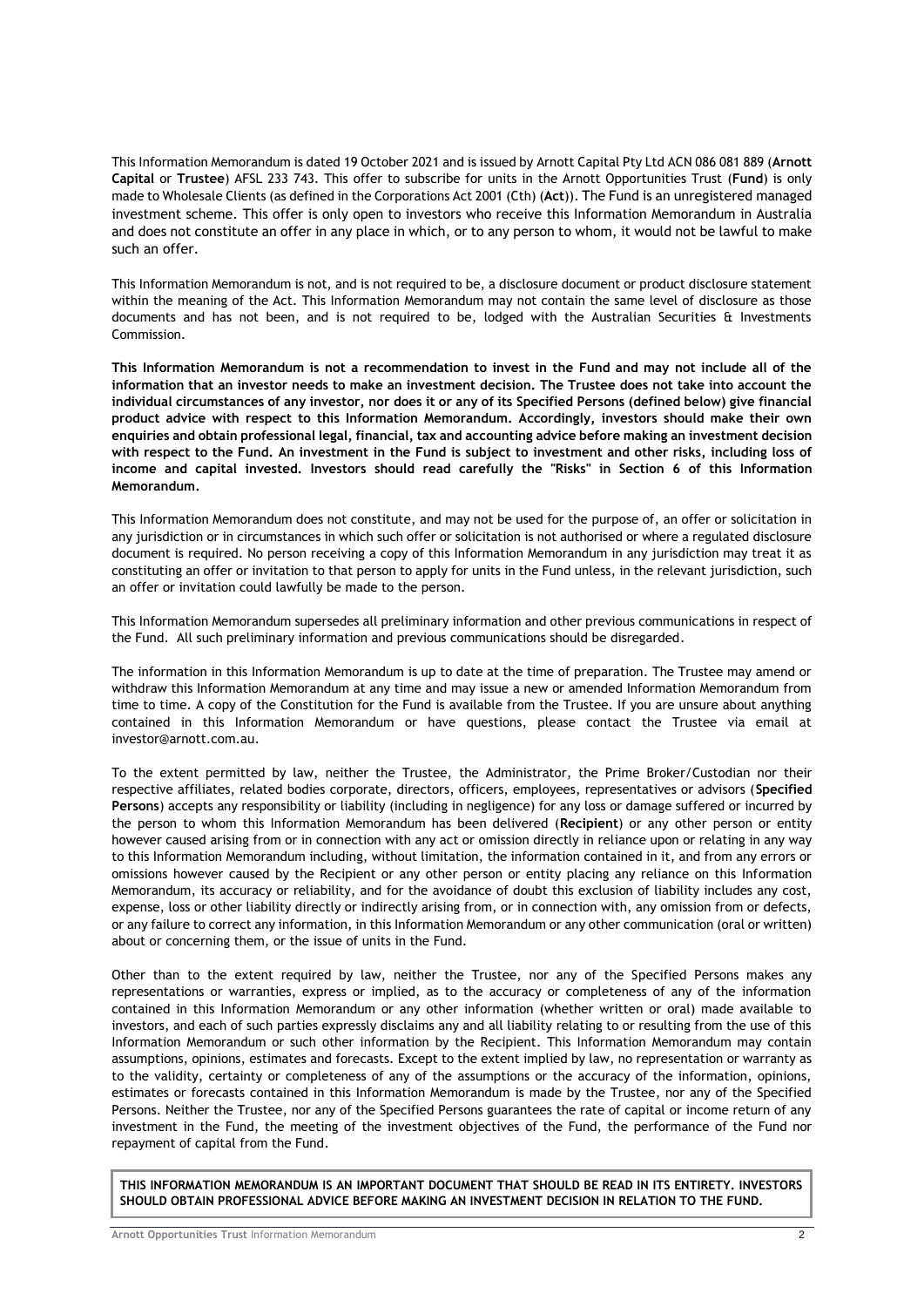Dear Investor,

I am pleased to offer you the opportunity to invest in the Arnott Opportunities Trust (**Fund**).

#### **Goal**

The Fund's strategy is managed with the intention of delivering annual positive absolute returns, regardless of how any financial market performs.

#### **Approach**

The Fund adopts an absolute return strategy, focussing on thematic investment opportunities with an equity bias. We seek to achieve positive average annual returns for investors through our asymmetric investment approach. In simple terms, asymmetric investing seeks to produce above average returns with below average drawdowns. In order to achieve this, we aim to:

- 1. find what we perceive to be good quality investments based on our analysis; and
- 2. not lose money in the pursuit of realising these investments.

#### **Process**

We strive to achieve asymmetric returns though a thematic investment process. This has four pillars:

- 1. Find asymmetric themes;
- 2. Invest in the best ideas within those themes;
- 3. Focus on macro drivers for risk & opportunities; and
- 4. Generate an asymmetric return profile.

#### **Timeframe**

The Fund is suited to investors that have a longer-term investment horizon.

#### **No relative benchmark**

The Fund does not seek to replicate any global stock market performance, and there may be periods where the Fund's return is flat or negative when the global stock market rises.

#### **Investment universe**

The Fund investment universe in unconstrained. In seeking out thematic opportunities, the Fund may invest in different asset classes, including not limited to:

- 1. commodities;
- 2. carbon products;
- 3. all derivatives;
- 4. fixed income;
- 5. hybrids;
- 6. currencies (including digital and crypto assets);
- 7. listed and unlisted equities; and
- 8. other assets from time to time.

#### **Leverage and short selling**

The Fund's strategy may include the use of leverage to enhance the Fund's exposure to certain investments. The strategy may also short sell securities where the investment manager believes they may fall in value.

I look forward to welcoming investors and encourage you to read this Information Memorandum thoroughly to make sure the Arnott Opportunities Trust is suitable for your requirements.

Sincerely,

 $k$ - $tM\rightarrow$ 

Kenny Arnott Chief Investment Officer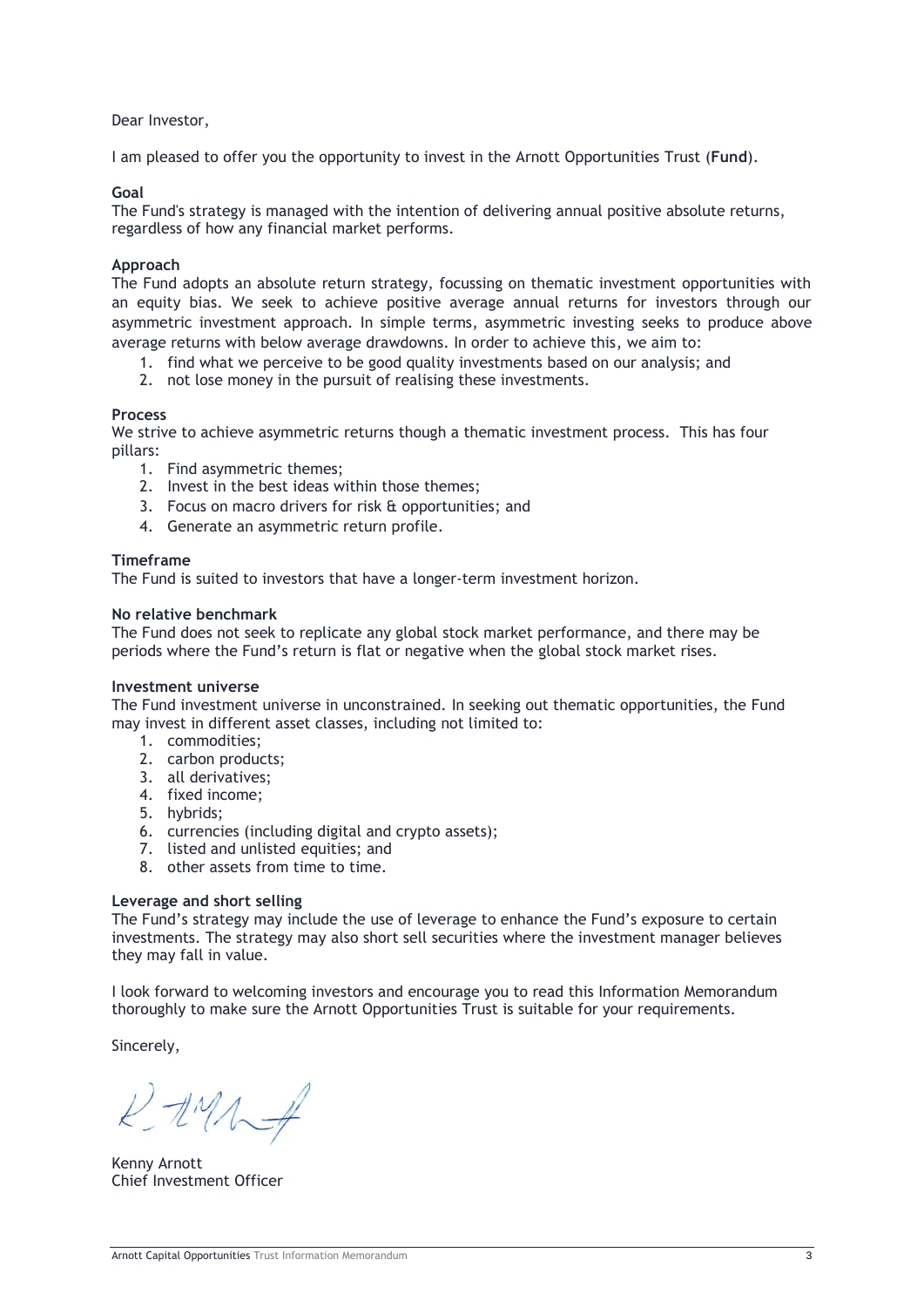## **TABLE OF CONTENTS**

| $\mathbf{1}$   | <b>FUND DIRECTORY</b>                | 5              |
|----------------|--------------------------------------|----------------|
| $\overline{2}$ | THE FUND AT A GLANCE                 | 6              |
| 3              | <b>ARNOTT CAPITAL</b>                | $\overline{7}$ |
| 4              | THE ARNOTT OPPORTUNITIES FUND        | $\overline{7}$ |
| 5              | <b>INVESTMENT STRATEGY</b>           | $\overline{7}$ |
| 6              | <b>RISKS OF INVESTING</b>            | 9              |
| 7              | <b>FEES AND EXPENSES</b>             | 12             |
| 8              | UNIT PRICING AND VALUATIONS          | 14             |
| 9              | <b>DISTRIBUTIONS</b>                 | 15             |
| 10             | INVESTING IN THE FUND - APPLICATIONS | 16             |
| 11             | <b>WITHDRAWALS</b>                   | 18             |
| 12             | <b>TAXATION</b>                      | 20             |
| 13             | ADDITIONAL INFORMATION               | 23             |
| 14             | <b>GLOSSARY</b>                      | 27             |
| 15             | <b>HOW TO INVEST</b>                 | 28             |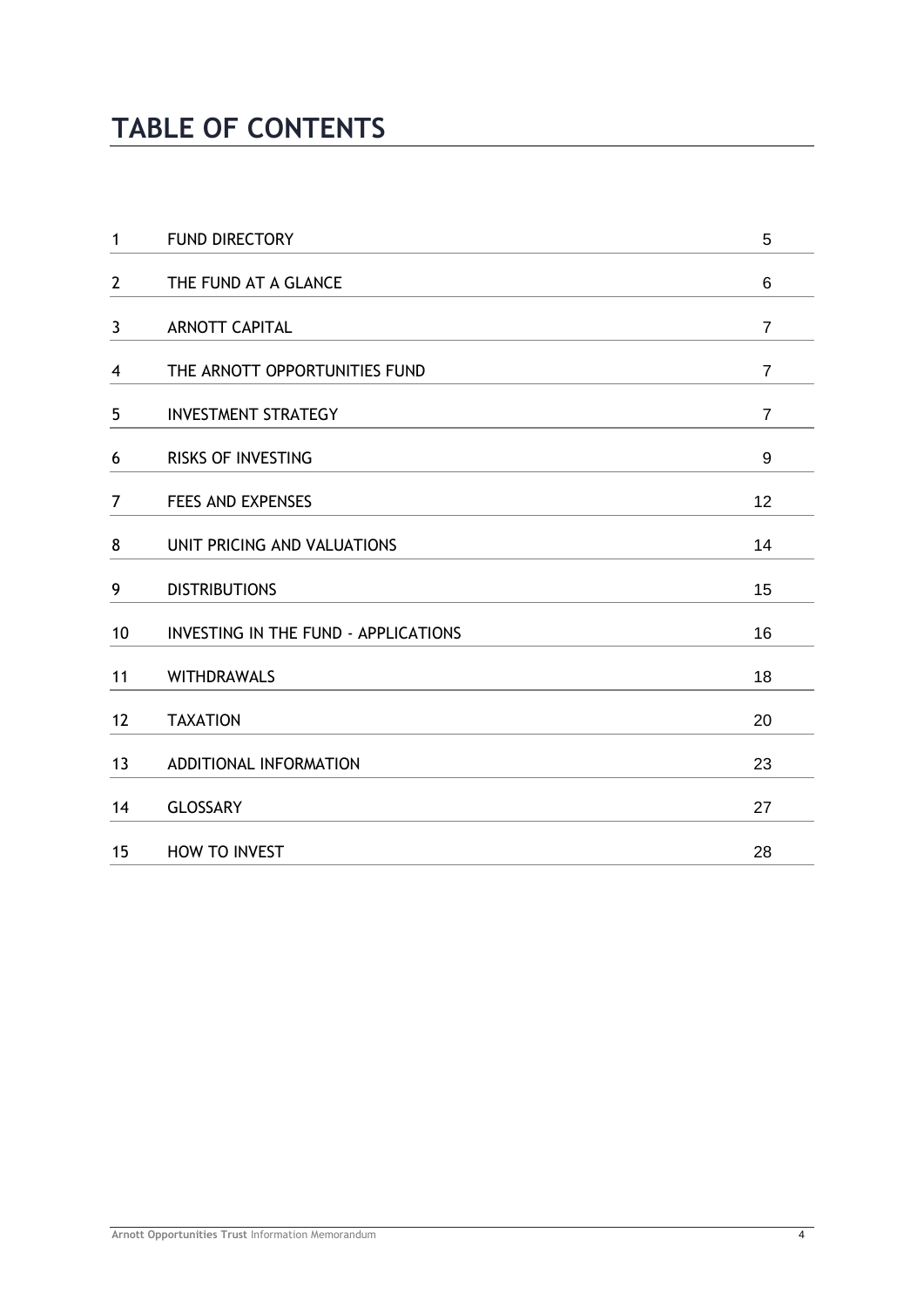## <span id="page-4-0"></span>**1 FUND DIRECTORY**

| Arnott Opportunities Trust (Fund), an unregistered managed<br>investment scheme.                                                                                                        |
|-----------------------------------------------------------------------------------------------------------------------------------------------------------------------------------------|
| Arnott Capital Pty Ltd, an Australian proprietary company<br>(ABN 23 086 081 889) holding Australian financial services<br>licence number 233743.                                       |
| Arnott Capital has claimed an exemption under Commodity<br>Futures Trading Commission ("CFTC") Rule 4.13(a)(3) from<br>registration as a commodity pool operator with the CFTC.         |
| Arnott Capital Pty Ltd is an absolute return manager, focusing<br>on thematic investment opportunities with an equity bias.<br>Arnott Capital Pty Ltd has been in operation since 1999. |
| Level 5, 175 Macquarie Street                                                                                                                                                           |
| Sydney NSW 2000                                                                                                                                                                         |
| Australia                                                                                                                                                                               |
| (Arnott Capital or the Trustee)                                                                                                                                                         |
| Mainstream Fund Services Pty Limited (ACN 118 902 891)                                                                                                                                  |
| Level 1, 51-57 Pitt Street                                                                                                                                                              |
| Sydney NSW 2000                                                                                                                                                                         |
| Australia                                                                                                                                                                               |
| (Administrator)                                                                                                                                                                         |
| Morgan Stanley International plc                                                                                                                                                        |
| 25 Cabot Square, Canary Wharf                                                                                                                                                           |
| London, E14 4QA                                                                                                                                                                         |
| (Prime Broker)                                                                                                                                                                          |
| Ernst & Young (ABN 75 288 172 749)                                                                                                                                                      |
| 200 George Street,                                                                                                                                                                      |
| Sydney, NSW, 2000                                                                                                                                                                       |
|                                                                                                                                                                                         |
|                                                                                                                                                                                         |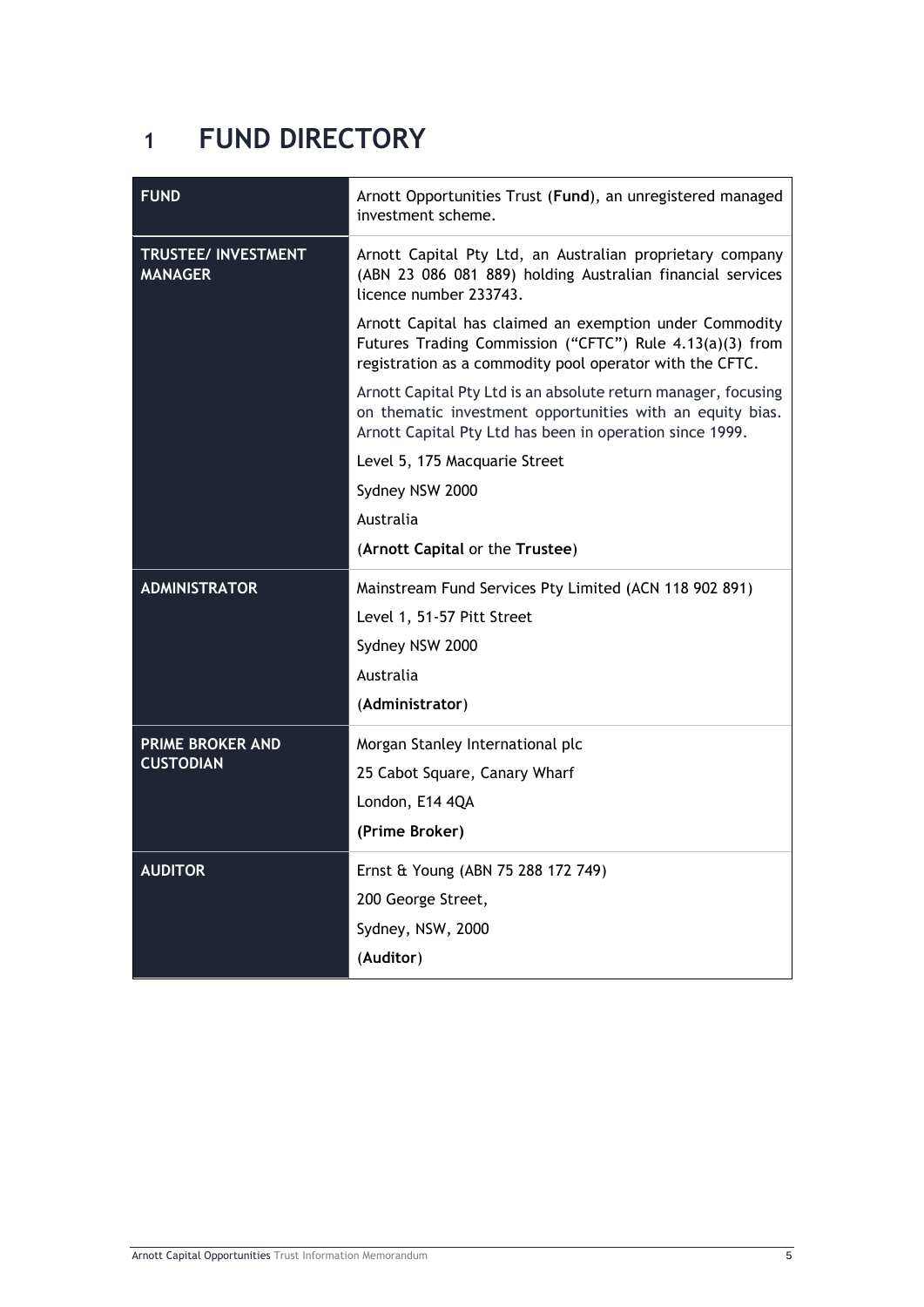## **2 THE FUND AT A GLANCE**

\*The Trustee reserves the right to accept lower amounts from wholesale clients.

<span id="page-5-0"></span>

| <b>INVESTMENT OBJECTIVE</b>                 | The Arnott Opportunities Strategy is managed with the<br>intention of delivering positive annual returns, regardless of<br>how any financial market performs.<br>We seek to achieve this through our asymmetric investment<br>approach. In simple terms, our goal is to produce above                                                                                                                                                                                                                                                                                                                                                                                                                      |
|---------------------------------------------|------------------------------------------------------------------------------------------------------------------------------------------------------------------------------------------------------------------------------------------------------------------------------------------------------------------------------------------------------------------------------------------------------------------------------------------------------------------------------------------------------------------------------------------------------------------------------------------------------------------------------------------------------------------------------------------------------------|
|                                             | average returns with below average drawdowns.                                                                                                                                                                                                                                                                                                                                                                                                                                                                                                                                                                                                                                                              |
| <b>INVESTMENT STRATEGY</b>                  | The Fund adopts an absolute return strategy, focussing on<br>thematic investment opportunities with an equity bias. We<br>seek to achieve the investment objective through our<br>asymmetric investment approach which includes:<br>1. Finding what we perceive to be good quality<br>investments based on our analysis; and<br>2. Not losing money in the pursuit of realising these<br>investments.<br>We strive to achieve asymmetric returns though a thematic<br>investment process. This has four pillars.<br>1. Find asymmetric themes;<br>2. Invest in the best ideas within those themes;<br>3. Focus on macro drivers for risk & opportunities; and<br>4. Generate an asymmetric return profile. |
| <b>INVESTOR ELIGIBILITY</b>                 | Wholesale Clients, as defined in the Corporations Act 2001                                                                                                                                                                                                                                                                                                                                                                                                                                                                                                                                                                                                                                                 |
| <b>MINIMUM INITIAL</b><br><b>INVESTMENT</b> | A\$100,000*                                                                                                                                                                                                                                                                                                                                                                                                                                                                                                                                                                                                                                                                                                |
| <b>VALUATIONS</b>                           | Monthly                                                                                                                                                                                                                                                                                                                                                                                                                                                                                                                                                                                                                                                                                                    |
| <b>DISTRIBUTIONS</b>                        | Annually as of 30 June each year. Unitholders may elect to<br>receive all or some of the distributions in cash or elect to<br>reinvest them in the Fund (refer to section 9).                                                                                                                                                                                                                                                                                                                                                                                                                                                                                                                              |
| <b>APPLICATIONS</b>                         | Monthly, due no later than 5pm AEST at least three (3)<br>Business Days prior to the relevant Subscription Day                                                                                                                                                                                                                                                                                                                                                                                                                                                                                                                                                                                             |
| <b>WITHDRAWAL</b>                           | Monthly, with 1 month's notice                                                                                                                                                                                                                                                                                                                                                                                                                                                                                                                                                                                                                                                                             |
| <b>MANAGEMENT FEE</b>                       | 1.5% pa (plus GST) of the Net Asset Value of the relevant<br>Series, calculated and paid monthly in arrears.                                                                                                                                                                                                                                                                                                                                                                                                                                                                                                                                                                                               |
| <b>PERFORMANCE FEE</b>                      | 20% of the increase in the unit price of the relevant Series,<br>subject to a high-water mark (refer to section 7).                                                                                                                                                                                                                                                                                                                                                                                                                                                                                                                                                                                        |
| <b>INVESTMENT RISK</b>                      | You should carefully consider the key risks of investing in the<br>Fund described in section 6 and, where necessary, seek<br>professional advice as to the suitability of investing in the<br>Fund. There is no guarantee that the investment objective<br>will be achieved, or the implementation of the investment<br>strategy will not result in losses to investors.                                                                                                                                                                                                                                                                                                                                   |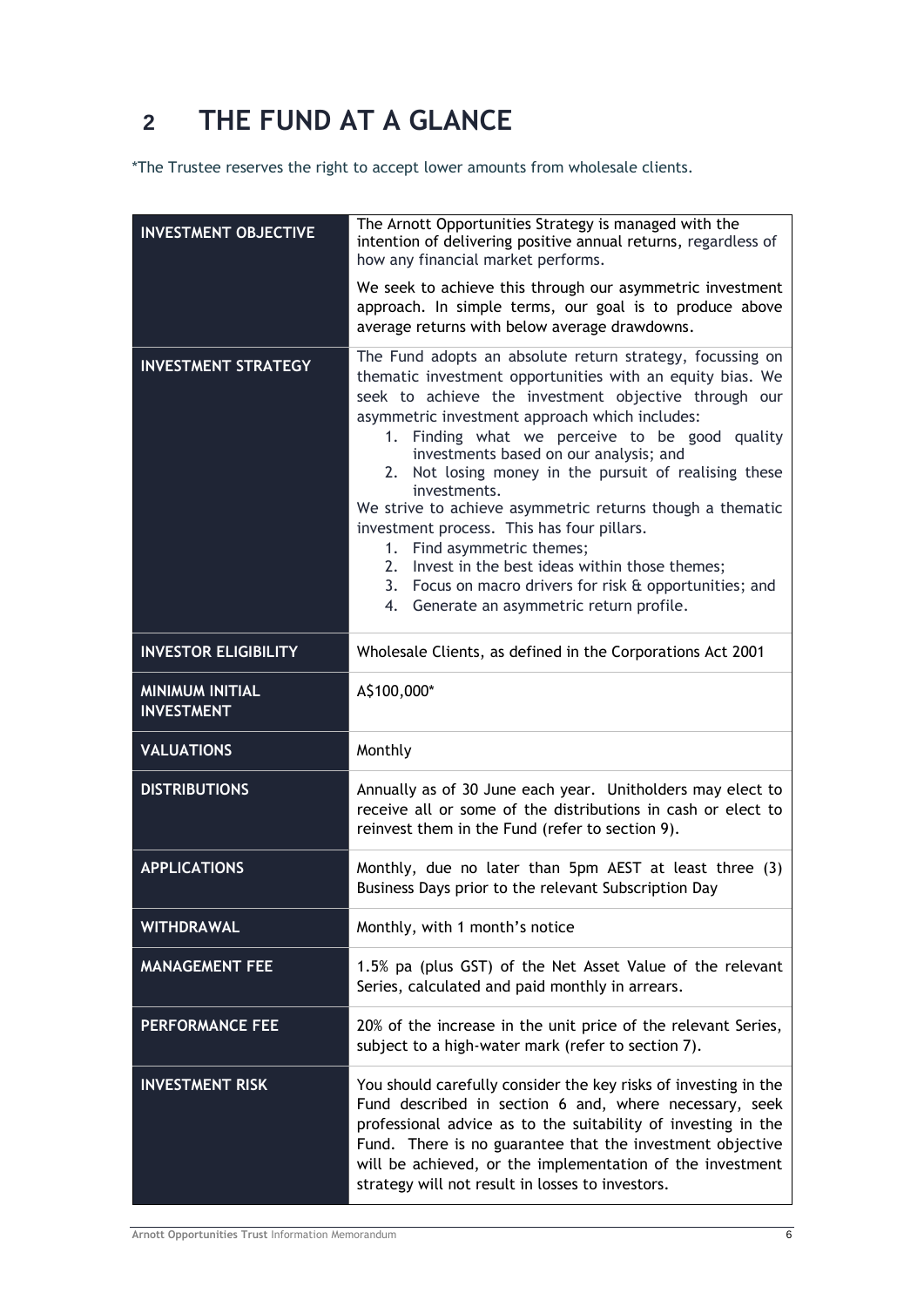## <span id="page-6-0"></span>**3 ARNOTT CAPITAL**

### 3.1 TRUSTEE AND INVESTMENT MANAGER

Arnott Capital Pty Ltd is the Trustee and investment manager of the Fund and is responsible for the operation of the Fund. The Trustee's responsibilities and obligations are governed by the Fund's Constitution and general trust law.

The Trustee has the power to delegate certain aspects of its duties. The Trustee has appointed Mainstream Fund Services Pty Limited as the Administrator of the Fund and Morgan Stanley International plc as the Prime Broker and Custodian of the Fund.

## <span id="page-6-1"></span>**4 THE ARNOTT OPPORTUNITIES FUND**

### 4.1 INVESTMENT STRUCTURE

The Fund is an unregistered wholesale Australian resident unit trust. Arnott Capital is the Investment Manager and Trustee of the Fund. The governing rules of the Fund are detailed in the Fund's Constitution. A copy of the Constitution is available from Arnott Capital.

## <span id="page-6-2"></span>**5 INVESTMENT STRATEGY**

### 5.1 INVESTMENT OBJECTIVE

The Fund seeks to achieve positive annual returns for investors through our asymmetric investment approach (please refer to section 5.3).

### 5.2 INVESTMENT UNIVERSE

The Fund investment universe in unconstrained. In seeking out thematic opportunities, the fund may invest in different asset classes, including but not limited to;

- 1. Commodities (including heavy metals);
- 2. Carbon products;
- 3. All derivatives
- 4. Fixed income;
- 5. Listed and unlisted equities;
- 6. Hybrids;
- 7. Currencies (including digital and crypto assets);
- 8. Other new asset classes as they are developed.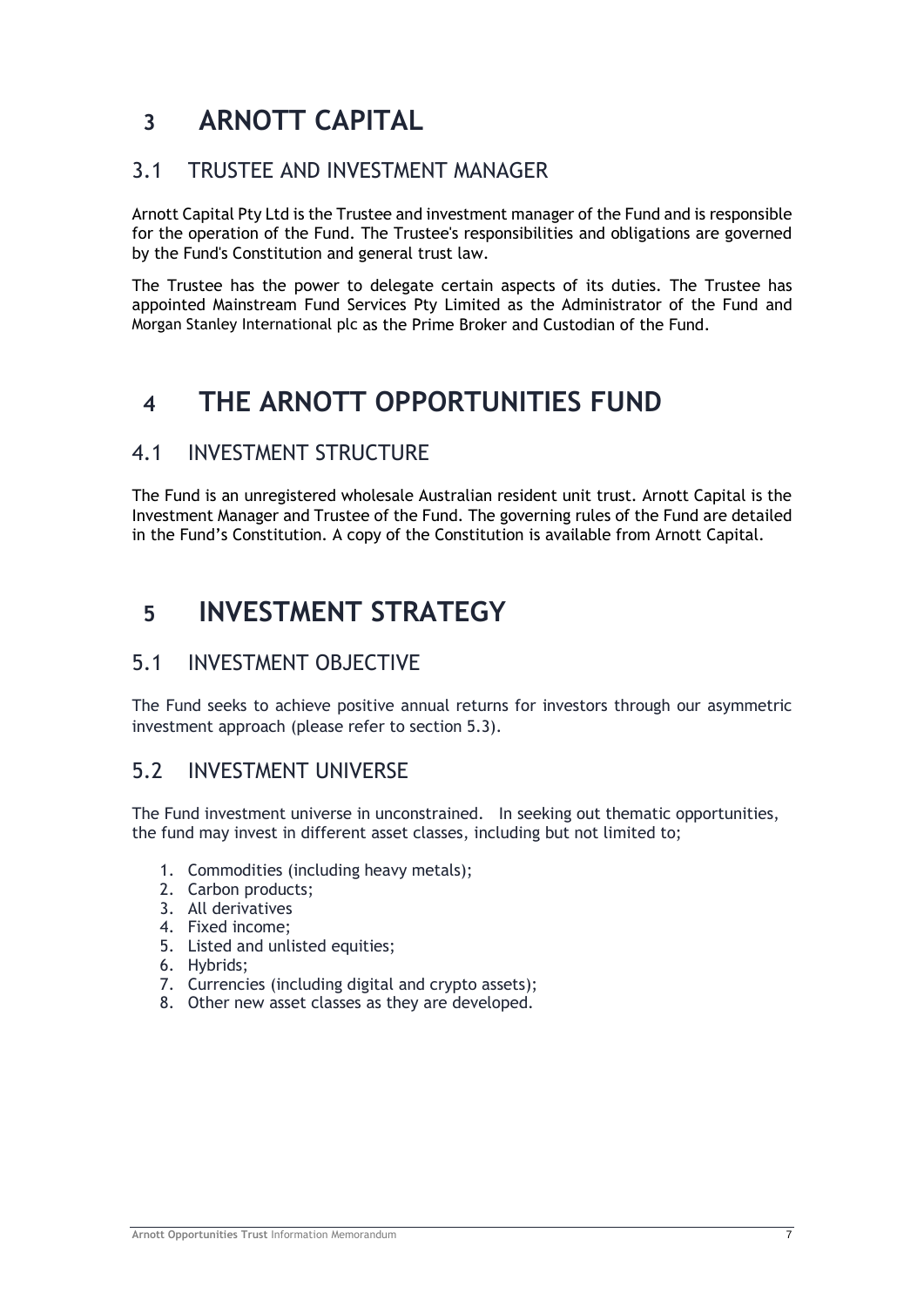### 5.3 INVESTMENT PROCESS

We strive to achieve asymmetric returns though a thematic investment process. In simple terms, asymmetric investing is about producing above average returns with below average drawdowns. This has four pillars.

- 1. Find asymmetric themes;
- 2. Invest in the best ideas within those themes;
- 3. Focus on macro drivers for risk & opportunities; and
- 4. To generate an asymmetric return profile.

Interests in the Fund will be issued in Australian dollars. The Fund will also have exposure to investments which are denominated in currencies other than the functional currency. The current operating policy of the Fund is to hedge all currency exposure back to Australian dollars but this may change without notice.

### 5.4 INVESTMENT EXPOSURE

The Fund may invest directly or indirectly through investments in other funds managed by Arnott Capital or its affiliates which may be domiciled in offshore jurisdictions (**Underlying Funds**). Where the Fund invests in an Underlying Fund, it will indirectly bear a portion of the expenses of the Underlying Fund.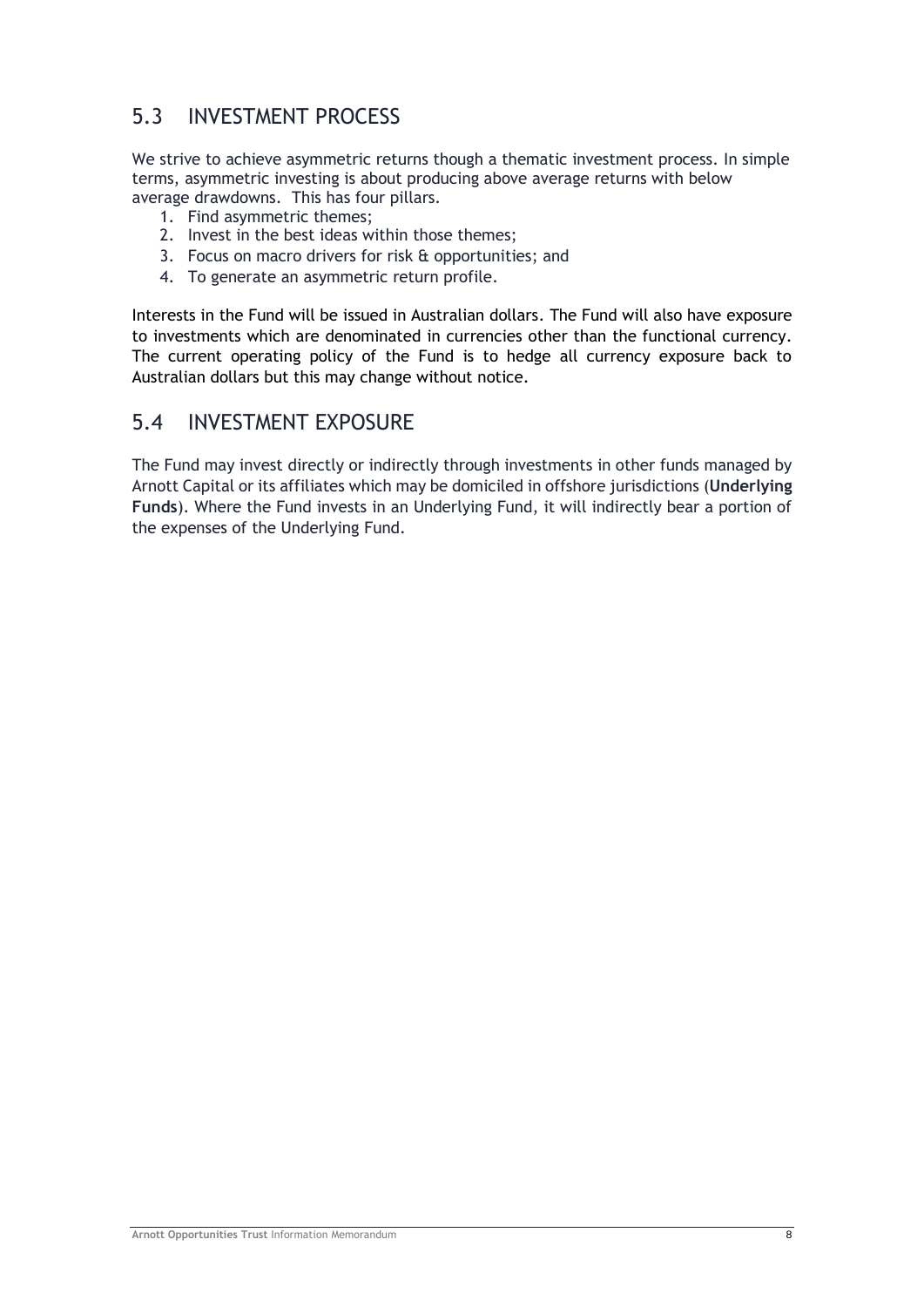## <span id="page-8-0"></span>**6 RISKS OF INVESTING**

Unitholders should be aware that there is no guarantee that the implementation of the investment objective or strategy will not result in losses to Unitholders. The return of capital and the performance of the Fund are not guaranteed by any person or organisation, including Arnott Capital or the Prime Broker/Custodian. Therefore, each investor should carefully consider the risks of investing and, where necessary, seek professional advice as to the suitability of investing in the Fund. Some risks of investing in the Fund include, but are not limited to:

### 6.1 MANAGER SKILL

The Fund relies heavily on the ability of Arnott Capital to identify investments that will outperform other investments. Furthermore, the Fund relies on the ability of Arnott Capital to identify overall market direction. If Arnott Capital makes the wrong decisions, the Fund can have negative returns.

### 6.2 LEVERAGE

The Trustee may leverage the Fund's capital because it believes that the use of leverage may enable the Fund to achieve a higher rate of return. Accordingly, the Trustee may pledge the Fund's securities in order to borrow additional funds for investment purposes. The Fund may also leverage its investment return with derivatives and short sales. The amount of borrowings which the Fund may have outstanding at any time may be substantial in relation to its capital. Leverage can magnify both the gains and losses and Unitholders may experience increased volatility in the value of their investments.

### 6.3 LIQUIDITY

The Trustee may invest in listed or unlisted securities or other instruments which suffer from a lack of liquidity. Under certain conditions the liquidity of a particular market or security may be restricted, thus affecting the performance of the Fund. Lack of liquidity or market depth can affect the valuation of the Fund's assets as it looks to realise securities at quoted prices.

### 6.4 SHORT SELLING

The Trustee may engage in short selling. Selling securities short creates the risk of losing an amount greater than the initial investment and can also involve borrowing and other costs which may reduce profits or create losses in particular positions.

### 6.5 DIVERSIFICATION

The Trustee intends to seek to diversify the Fund's investments as it deems appropriate and consistent with the Fund's investment objective. If the Fund's investment portfolio is concentrated in a small number of investments, the portfolio may be subject to a greater level of volatility.

### 6.6 SPECULATIVE NATURE OF CERTAIN INVESTMENTS

Certain investments by the Fund may be regarded as speculative in nature and involve increased levels of investment risk. An inherent part of a strategy may be to identify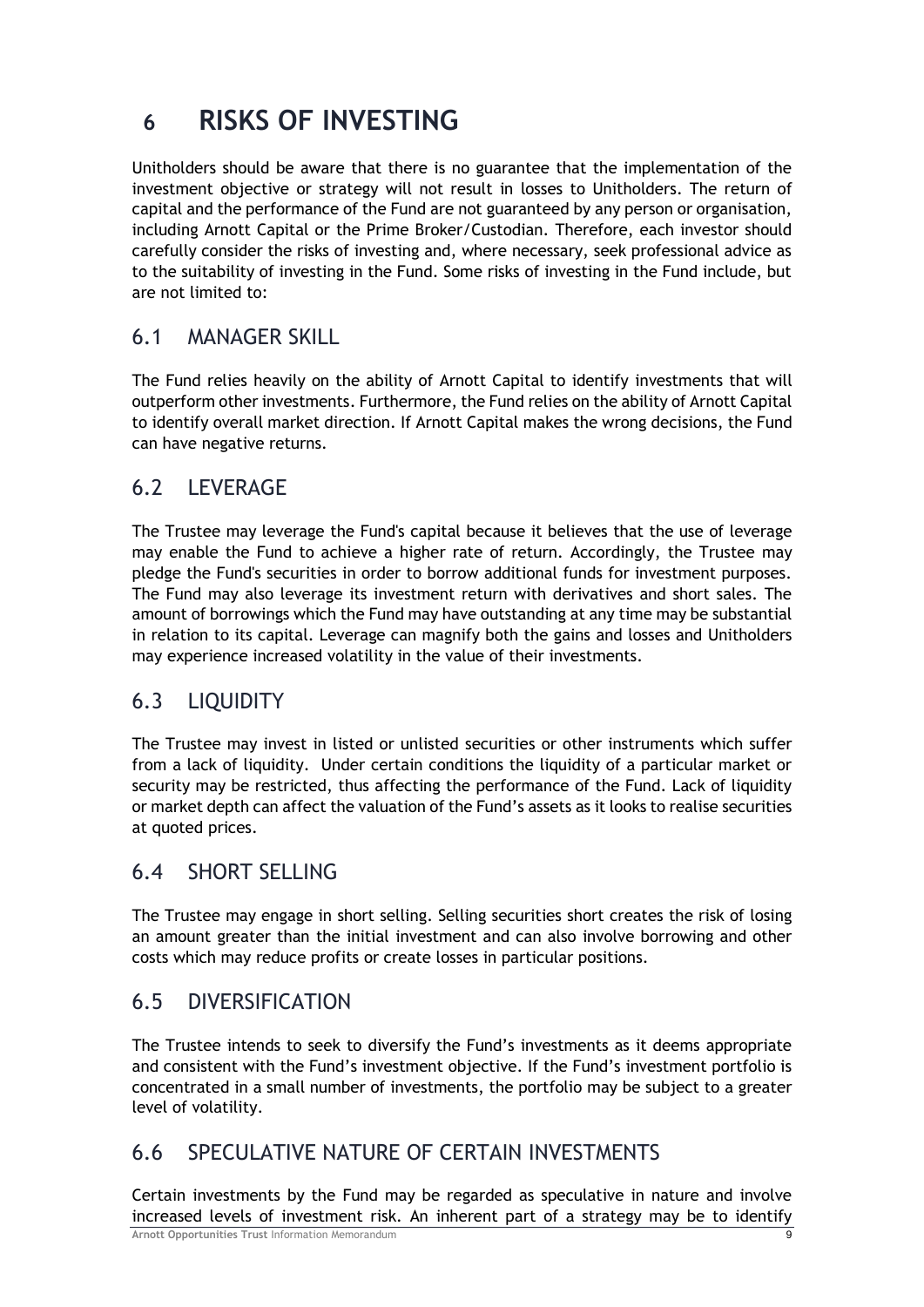investments which are undervalued (or, in the case of short positions, overvalued) by the marketplace. Success of such strategy necessarily depends upon the market eventually recognising such value in the price of the investment, which may not necessarily occur. Equity positions, including IPOs, may involve highly speculative securities.

### 6.7 DERIVATIVES RISK

Derivatives, such as options, futures and swaps, may be used by the Trustee for hedging and non-hedging purposes, such as:

- To manage particular risks;
- To implement an investment strategy in a cost-efficient manner;
- As a substitute for direct investment in securities; or
- To reduce risk or gain exposure to other types of investments when appropriate.

The risks of using derivatives might include: the value of the derivative failing to move in line with the underlying asset, potential illiquidity of the derivative, the possibility that the derivative position is difficult or costly to reverse, the derivative not performing as expected, and counterparty risk.

### 6.8 COUNTERPARTY RISK

Counterparty risk is the risk of loss caused by another party defaulting on its financial obligations either because they become insolvent or cannot otherwise meet their obligations to the Fund. A party defaulting on its obligations could subject the Fund to substantial losses because the Fund will still be required to fulfil its obligations on any transactions which were to have substantially offset other contracts.

### 6.9 KEY PERSON RISK

The success and profitability of the Fund is dependent on the ability of Arnott Capital's team to make investments which provide superior returns. Consequently, there is a risk that the key people involved in the management of the Fund become unable to perform their role for an extended period of time, or indefinitely.

### 6.10 CURRENCY RISK

At the date of this IM, it is intended that the functional currency of the Fund's principal trading account will be AUD dollars and other currencies, although the Trustee retains the discretion to change this. The Fund will have exposure to investments which are denominated in currencies other than the functional currency. If the value of foreign currencies changes relative to the functional currency, the value of the investments of the Fund may change. While the operating policy of the Fund is to hedge all currency exposure back to Australian dollars, there are cases where hedging may be inaccurate or ineffective and result in material movements in the Fund value. There is a risk that the value of investments of the Fund will change due to movements in the exchange rate between the local currency and the Australian dollar.

### 6.11 INTEREST RATE RISK

Changes in interest rates can have a direct impact on the returns available on cash holdings of the Fund. They can also have an indirect positive or negative impact on the relative attractiveness of shares to other asset classes, or on the capacity to service indebtedness of individual companies in which the Fund may be invested.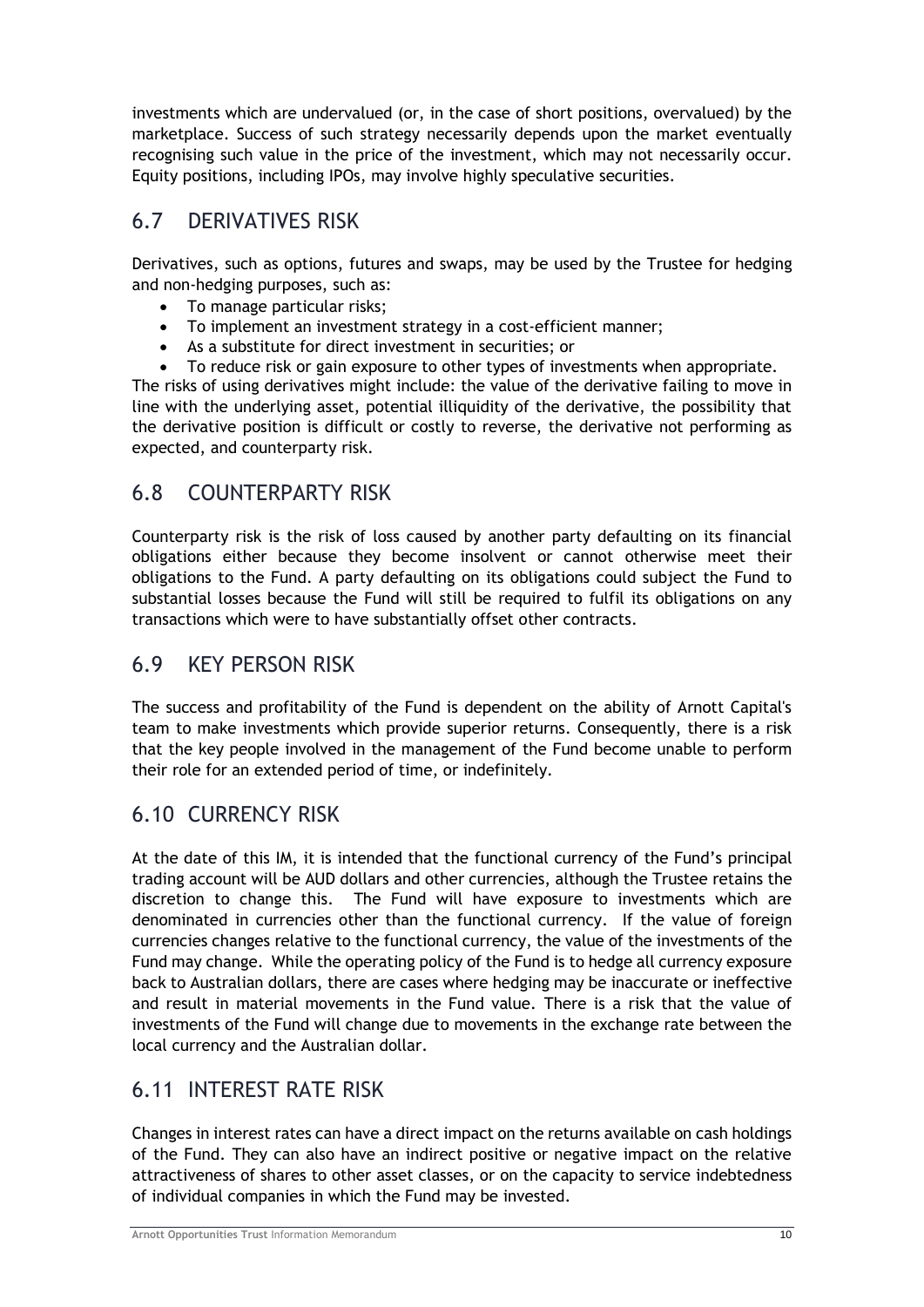### 6.12 FOREIGN TAXATION

The Fund may trade on markets located in many jurisdictions around the world with different tax regimes, some of which may subject the Fund to withholding or other taxation, which may impact the Fund's returns.

### 6.13 MARKET RISK

Any investment made in a specific group of securities is exposed to the universal risks of the securities market. There can be no guarantee that losses equivalent to or greater than the overall market will not be incurred as a result of investing in such securities.

### 6.14 FUND RISK

Common risks associated with most managed funds include the risk that: the Fund may be terminated; the fees and expenses could change; or the Trustee or the Investment Manager could change. The Trustee has the discretion to compulsorily redeem Units. In addition, the results of investing in the Fund may lead to different results compared with investing directly because of income or capital gains accrued in the Fund and the consequences of other investors investing in, or withdrawing from, the Fund.

### 6.15 SERVICE PROVIDER RISK

The Fund relies on external service providers in connection with its operations. Services include prime brokerage/custody, fund administration and middle office. There is a risk that these service providers may not meet their contractual obligations, or seek to terminate their services to the Fund. In this situation, the Fund may be required to replace a service provider and this may be lead to a disruption to the activities of the Fund.

### 6.16 LEGAL, REGULATORY & TAX RISK

Legal, regulatory and tax changes could occur during the term of the Fund, which may adversely affect the Fund and its underlying investments. The value or tax treatment of an investment, or the effectiveness of the Fund's trading or investment strategy may be adversely affected by changes in government (including taxation) policies, regulations and laws, or changes in generally accepted accounting policies or valuation methods.

### 6.17 WITHDRAWAL RISK

If market events reduce the liquidity of an investment or asset class, the generally applicable timeframe for meeting withdrawal requests may not be met. The Fund also invests in unlisted assets and it may take longer to sell these types of investments at an acceptable price. In addition, if an investor or a group of investors seek to make large withdrawals, then selling assets to meet those withdrawals may result in a detrimental impact on the price received by the Fund for those assets. In certain circumstances, it may be necessary to suspend withdrawals to allow sufficient time for liquidation of assets to meet withdrawals. It may also be necessary to distribute capital of the Fund by way of an in-specie distribution of the underlying assets to investors.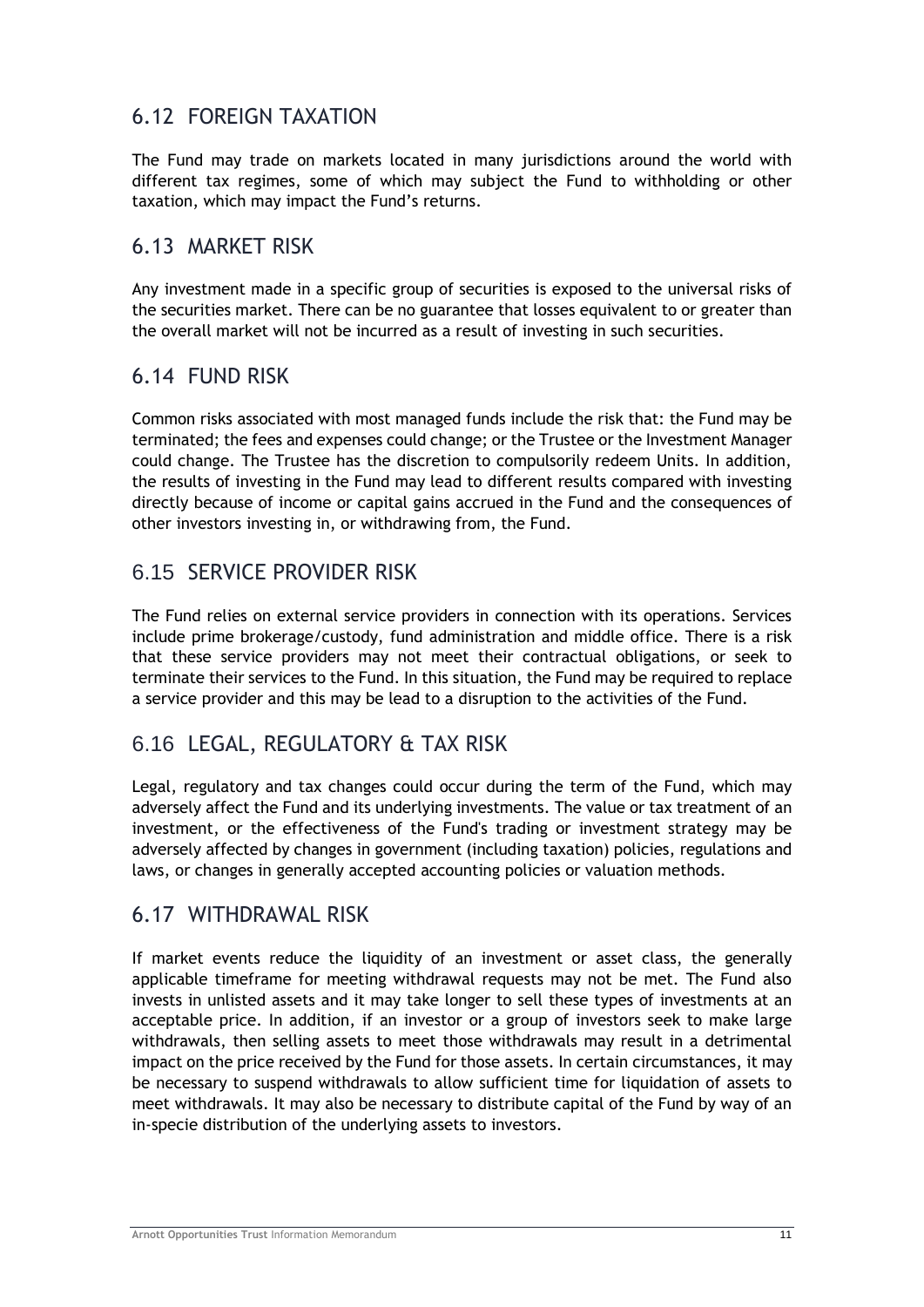## <span id="page-11-0"></span>**7 FEES AND EXPENSES**

### 7.1 OVERVIEW

| <b>MANAGEMENT FEE</b>  | 1.5% pa (plus GST) of the Net Asset Value of the relevant Series                     |
|------------------------|--------------------------------------------------------------------------------------|
| <b>PERFORMANCE FEE</b> | 20% of the increase in unit price of the relevant Series above the<br>High Watermark |
| <b>BUY/SELL SPREAD</b> | $+/- 0.30%$                                                                          |

### 7.2 MANAGEMENT FEE

A management fee of 1.5% per annum (plus GST) of the Net Asset Value of the relevant Series is payable to Arnott Capital. The management fee is calculated and paid monthly in arrears.

### 7.3 PERFORMANCE FEE

A performance fee of 20% (plus GST) of the Outperformance is payable to Arnott Capital. The performance fee is referable to the performance of the Series in which you are invested. Outperformance is calculated as the amount by which there is an increase in the unit price of the relevant Series above the High Watermark. The performance fee is payable out of the Fund's assets to Arnott Capital. The High Watermark means the highest unit price of the Series at the end of a period where a performance fee has been paid, adjusted for subsequent distributions. This means that a performance fee is only payable if the Series' investment performance is positive and has exceeded the High Watermark.

The performance fee is calculated monthly against the relevant Series and paid in arrears at the end of each month.

In order to ensure that unitholders bear the performance fee according to the actual performance of their units, having regard to the different dates and prices at which units were acquired, a new Series of units will be issued in the Series Class in respect of each Subscription Day.

As soon as practicable after the last Valuation Day in each performance period, all units in all Series which have borne a performance fee in respect of the relevant performance period will normally be consolidated into a single Series, being the oldest Series of the Series Class to have borne a performance fee in respect of the relevant performance period. The High Watermark for all units of the consolidated Series will be the unit price of that consolidated Series as at the last Valuation Day in the relevant performance period, after payment of the performance fee. If a performance fee is not payable for a particular Series at the end of the performance period, the Series will not be consolidated.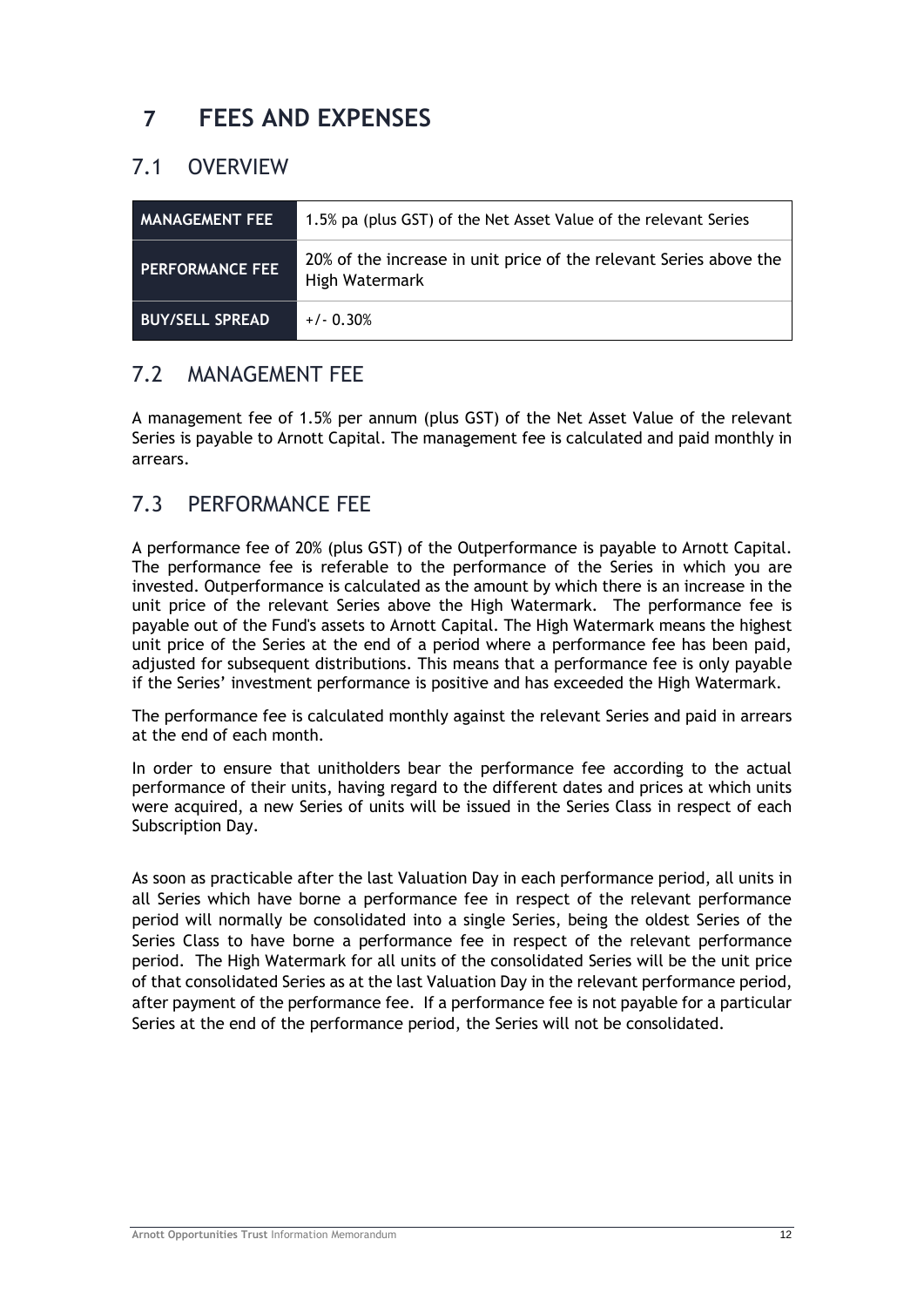### 7.4 OTHER FEES AND EXPENSES

#### **Other Fees and Expenses**

The Trustee is entitled in accordance with the Fund's Constitution to be reimbursed for all expenses incurred in relation to the establishment, administration or management of the Fund in the proper performance of its duties. The Fund will pay out of Fund assets ordinary direct expenses such as custodial, administrative, middle office, accounting, registry, legal, transactional and operational costs (including hedging costs), banking and audit expenses properly incurred in respect of the Fund. These represent the operating expenses and outgoings in connection with the start-up costs and day-to-day operation of the Fund. Extraordinary expenses, such as the costs of convening Unitholder meetings or defending a third-party claim made against the Fund, will also be paid by the Fund.

#### **Buy/sell spread**

Applications and redemptions are generally subject to a spread of 0.30%. For more information on the buy/sell spread, please refer to section 8.

#### **Redemption fee**

Unitholders who redeem their units within the first 12 months of the issue of those units may be charged a redemption fee of 1% of the redemption proceeds.

#### **Fees Waiver, Deferral or Reduction**

Arnott Capital retains the sole discretion to elect to waive, defer or reduce any fees from time to time. Any such waiver, deferral or reduction will in no way affect the right to receive any fees payable. Arnott Capital retains the absolute discretion to rebate, waive, defer or reduce all or any part of any fees applicable to Units for certain Unitholders. Different management fees, performance fees and redemption fees may be charged in respect of different classes of units, including in respect of the founder class units.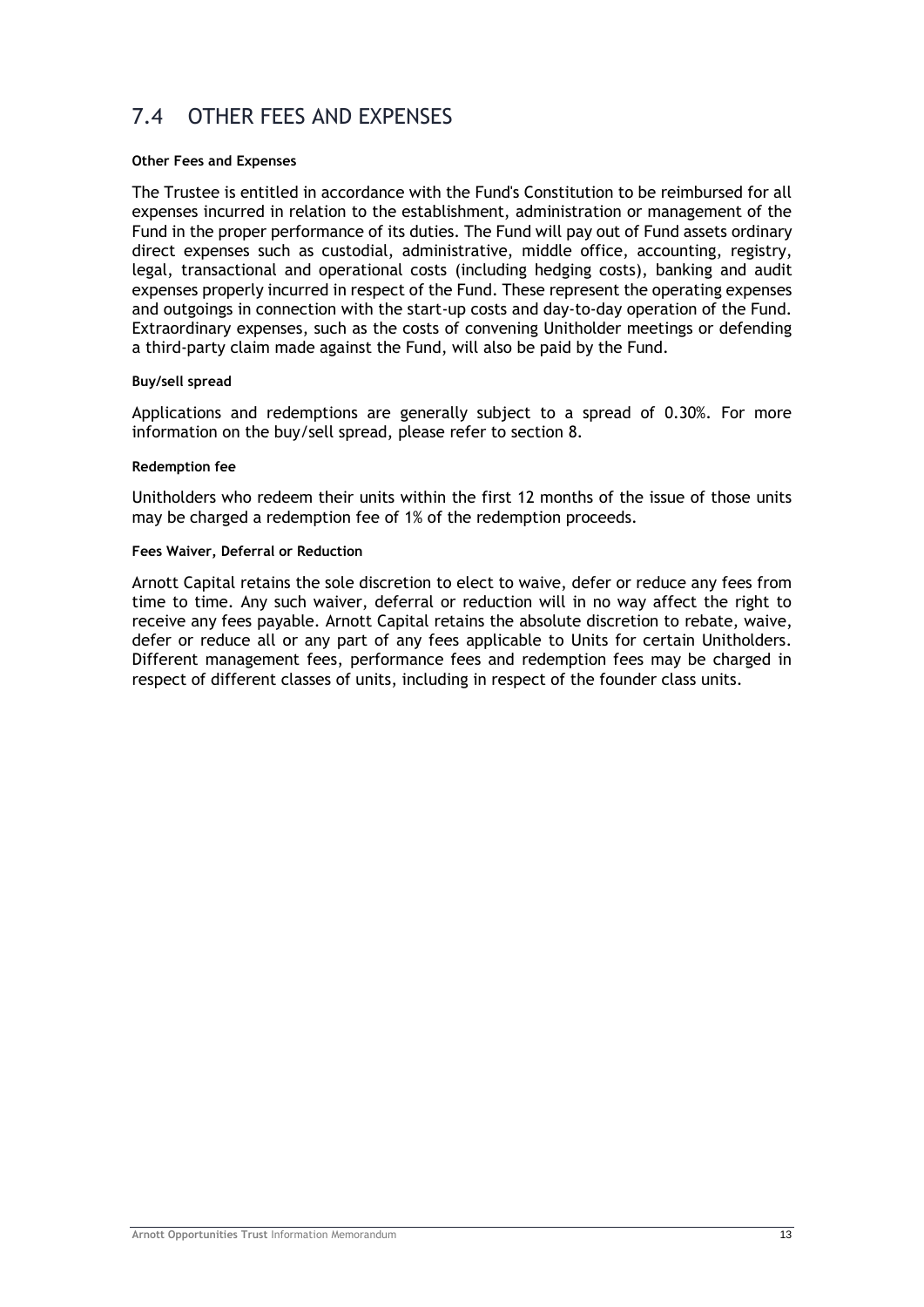## <span id="page-13-0"></span>**8 UNIT PRICING AND VALUATIONS**

When you invest in the Fund you are allocated a number of units in the Fund. Each of these units represents an equal undivided part of the market value of the portfolio of investments that the Fund holds. The unit price of a Series is calculated by dividing the total asset value of the Fund referable to the Series, less its liabilities, by the total number of units in the Series on that day. All unit prices are calculated to four (4) decimal places. The number of units issued is calculated and rounded to the nearest whole number.

The Fund employs series accounting in respect of the Series Class meaning each new application is allocated to a specific Series. Units will be issued in the Series Class unless the unitholder and Trustee agree otherwise.

Units are priced for each relevant Series on the last Business Day of every calendar month with reference to the last traded share price for that day, and/or such other time or times as Arnott Capital may determine ('Valuation Day'). All Units in a specific Series will have the same Unit price, but the Unit price of each Series will vary depending on the specific performance attributable to that Series.

The net asset value of the Fund includes the value of income accumulated since the previous distribution date.

There is a difference between the application and the redemption unit price which is a result of transaction costs. The buy/sell spread is applied because an application or redemption may necessitate the purchase or sale of Fund assets, incurring transaction costs such as brokerage, government duties and taxes. So that existing Unitholders do not continually bear the transaction costs resulting from new investments or redemptions that are made, each Unitholder pays a spread of up to 0.30% when they transact in the Fund. This is paid into the Fund for the benefit of all Unitholders.

The spread of the Fund may be reviewed by Arnott Capital and altered or waived from time to time. Arnott Capital may also determine a reasonable estimate of the actual amount necessary to avoid an adverse impact on other Unitholder's due to the acquisition or disposal of assets carried out because of a particular application or redemption and apply this as the buy/sell spread for that particular application or redemption.

A nil or reduced buy/sell spread may also be applied where an application from one Unitholder coincides with a redemption from an existing Unitholder, i.e. a 'crossing'.

In calculating the net asset value of the Fund, the Administrator or their affiliates may rely upon, and will not be responsible for the accuracy of, financial data furnished to it by third parties, including automatic processing services, brokers, market makers or intermediaries, the Investment Manager, Trustee and any administrator or valuations agent of other collective investments into which the Fund invests. If, and to the extent that, Arnott Capital is responsible for or otherwise involved in the pricing of any of the Fund's assets (for example, in the case of unlisted or suspended securities), the Administrator may accept, use and rely on such prices, without verification, in determining the net asset value of the Fund and shall not be liable to the Fund, any investor or any other person in doing so.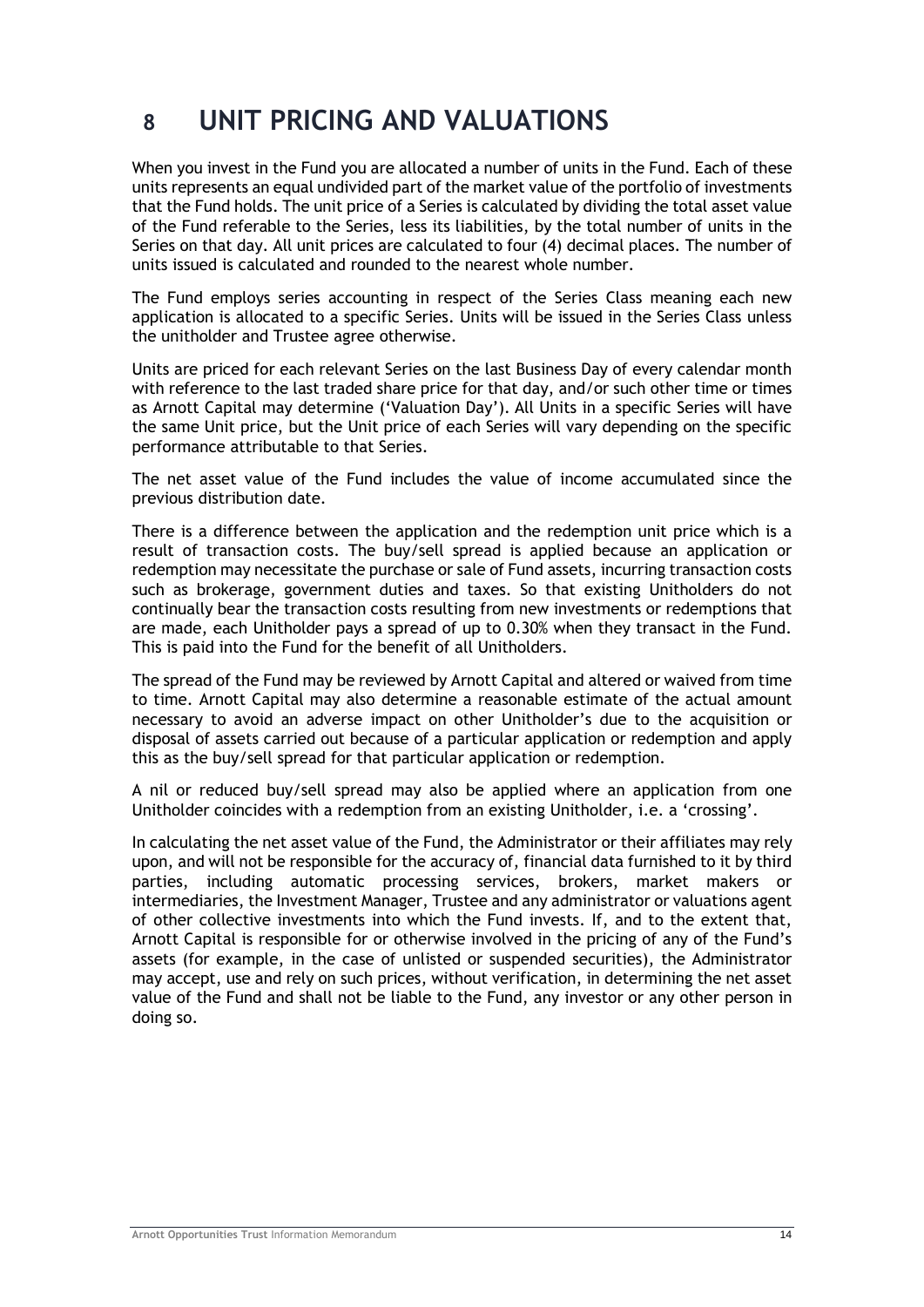## <span id="page-14-0"></span>**9 DISTRIBUTIONS**

Distributions will usually be determined annually as at 30 June each year or more frequently at Arnott Capital's discretion. Distributions will generally be paid within 30 Business Days after the distribution date.

Distributions are automatically reinvested unless a Unitholder elects for the distribution to be paid out in cash. For the Series Class, distributions are reinvested in the new Series of the Series Class at the unit price effective immediately after the end of the distribution period. A Unitholder can change their distribution option by notifying the Administrator in writing at least twenty (20) Business Days prior to the relevant distribution date. Unitholders will still have to pay tax on a distribution, even if it is reinvested.

In certain circumstances, such as where shares are sold to meet a significant redemption, Arnott Capital may choose to allocate undistributed income and any net realised capital gains to withdrawing Unitholders based on a pro-rata allocation with reference to the number of units being withdrawn. This would only be utilised to ensure a fair and reasonable allocation of any undistributed income and net realised capital gains amongst all Unitholders.

Arnott Capital has absolute discretion, in performing its obligation as trustee, and may accept or reject a written direction from a Unitholder. Arnott Capital may also in its discretion waive the minimum initial investment and minimum holding amount requirements.

Arnott Capital reserves the right to cancel distribution reinvestments. Unitholders will be notified if this occurs.

Distribution statements are forwarded to all Unitholders annually.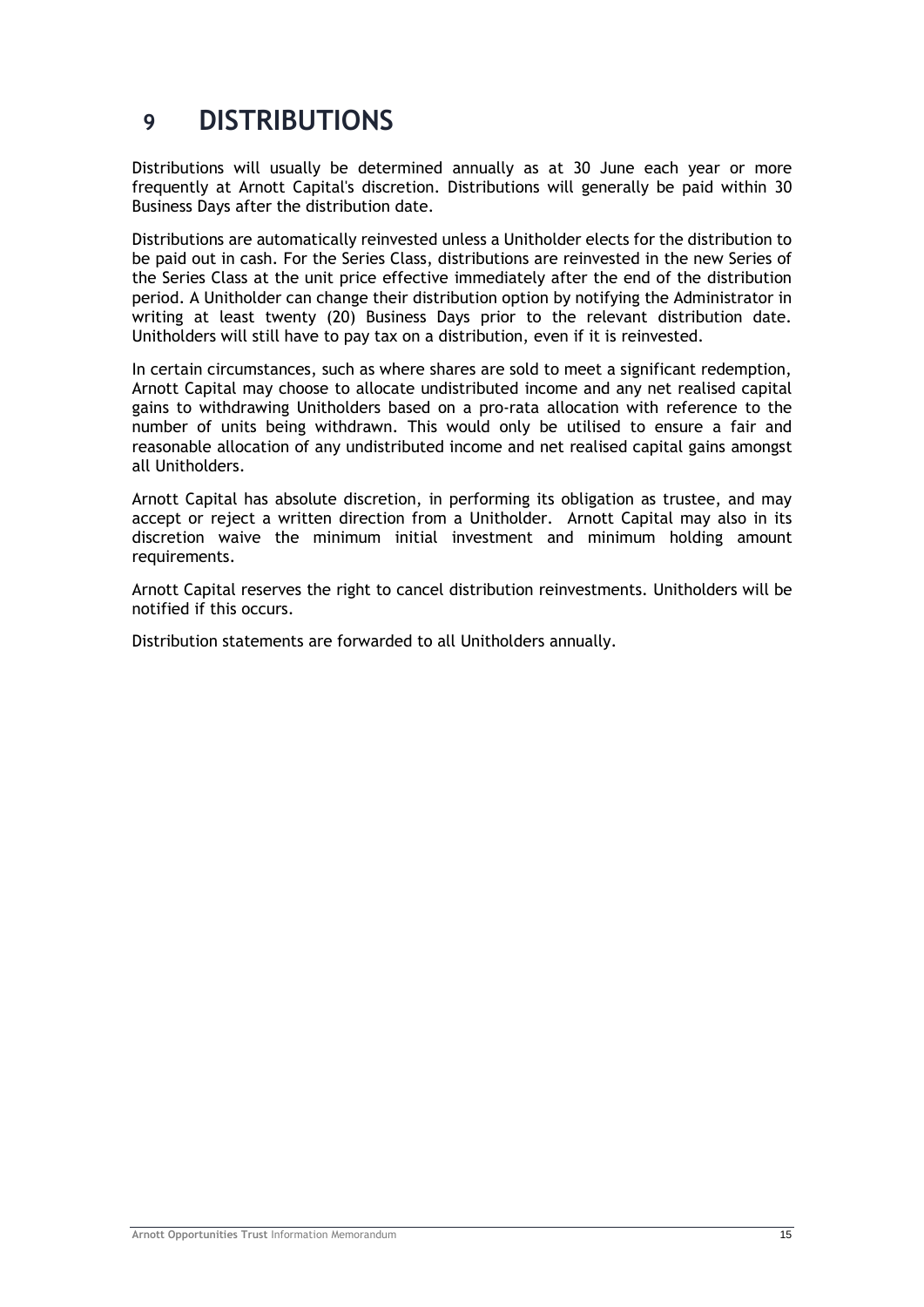## <span id="page-15-0"></span>**10 INVESTING IN THE FUND - APPLICATIONS**

### 10.1 WHO CAN INVEST

The Fund is a wholesale fund and only Wholesale Clients within the meaning of section 761G (7) or 761GA of the Act may invest in the Fund. Accordingly, the Trustee will only accept investments in the Fund from investors who:

- **■** invest over \$500,000 in the Fund;
- provide the Trustee with a copy of a qualified accountant's certificate dated within the preceding two (2) years that certifies the required level of income or assets; or
- the investor qualifies as a "professional investor" within the meaning of the Act.

### 10.2 APPLICATION PROCESS AND CUT-OFF TIMES

Applications are accepted at the absolute discretion of Arnott Capital. Rejected, invalid or incomplete applications will be returned to applicants as soon as possible. Interest is not payable on any application monies.

#### **Application Process and Cut-Off Times**

Applications can be made by completing the attached Subscription Agreement for initial investments or the Additional Subscription Form for subsequent additional investments and forwarding it to the Administrator - see the Subscription Agreement or Additional Subscription Form (which are both attached at the end of this Information Memorandum) for the Administrator's address. Applications will generally be processed on the first Business Day of each month ('Subscription Day'). The application price will be the unit price as at the immediately preceding Valuation Day.

Cleared funds must be electronically transferred into the Fund's Application Account (see below for bank account details) no later than 5pm AEST at least three (3) Business Days prior to the relevant Subscription Day (or such earlier or later time as Arnott Capital may determine). The relevant Subscription Agreement or Additional Subscription Form must be received by the Administrator no later than 5pm AEST at least three (3) Business Days prior to the relevant Subscription Day (or such earlier or later time as Arnott Capital may determine).

The bank account details are as follows:

| BSB:                               | 082 401                                                                |
|------------------------------------|------------------------------------------------------------------------|
| <b>Account Number: 341 396 453</b> |                                                                        |
| <b>SWIFT Address:</b>              | NATAAU3302S                                                            |
| <b>Account Name:</b>               | Arnott Capital Pty Ltd ATF Arnott Opportunities Trust Fund Application |
| Bank:                              | NAB                                                                    |
| Reference:                         | [investor name]                                                        |

Any interest earned on application money (less applicable withholding tax) paid in advance of a Valuation Day will be retained by the Fund; it will not be credited in favour of the applicant.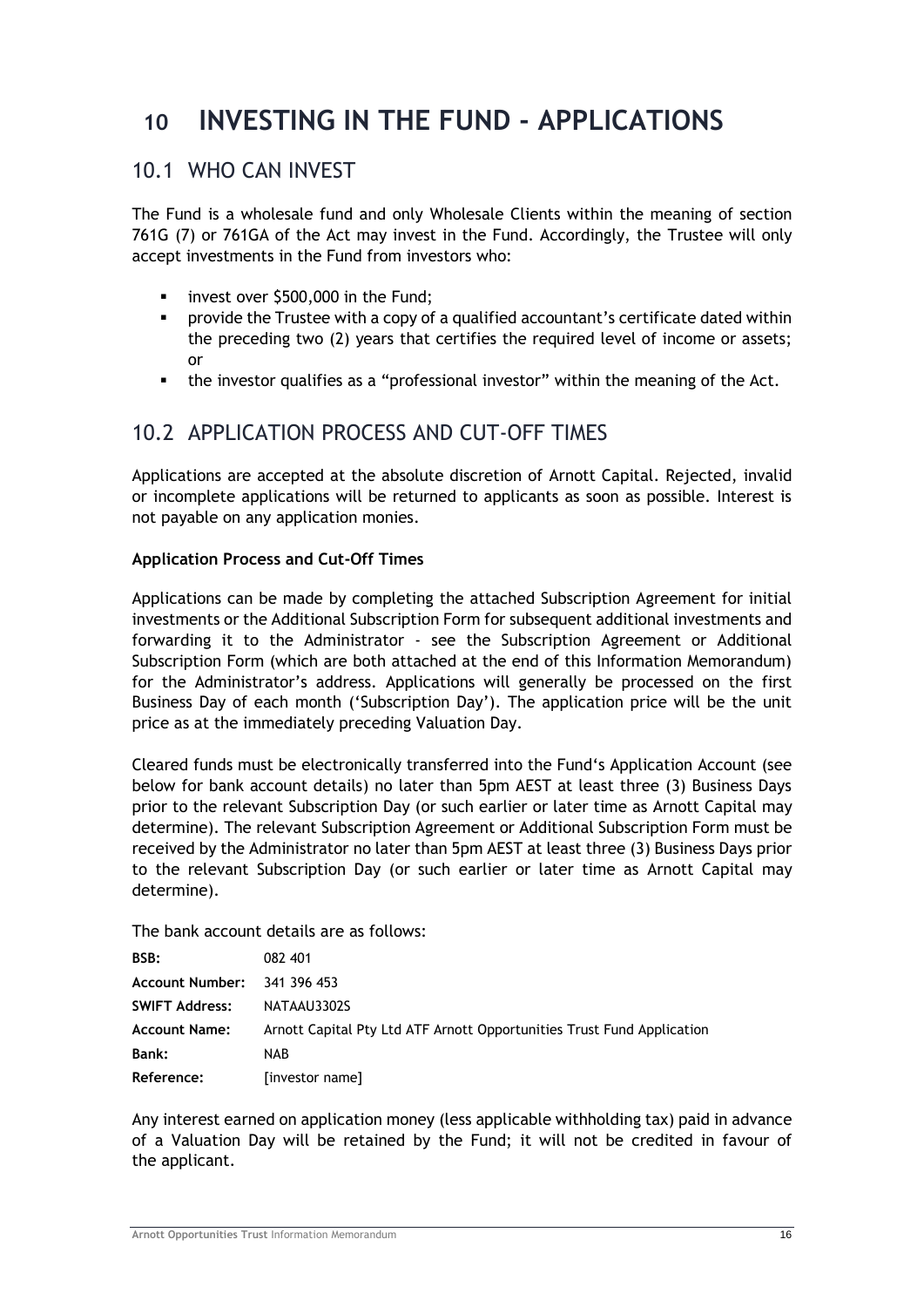A copy of the original executed and completed Subscription Agreement may be faxed to the Administrator on +61 2 9251 3525, but no Subscription Agreement will be processed until the Administrator has received a properly completed original.

Subsequent additional investments may be effected by properly completing the Additional Subscription Form which is attached to this Information Memorandum and sending the original executed and completed Additional Subscription Form to the Administrator.

### 10.3 MINIMUM INITIAL INVESTMENT

The minimum initial investment is \$100,000 subject to Arnott Capital's discretion to accept a lower amount. Arnott Capital may in its discretion raise or lower the minimum initial investment amount provided that the status of the investor as a wholesale client.

### 10.4 ADDITIONAL INVESTMENTS

The minimum amount for additional investments is \$100,000.

Additional Unitholders may be admitted to the Fund upon such terms and conditions as are permitted by Arnott Capital (without the consent of any other Unitholders), which terms and conditions may differ from those applicable to other Unitholders on matters relating to, without limitation, notice periods, fee waivers, rebates or reductions and information rights. New classes of units in the Fund may be established by Arnott Capital without the approval of the existing Unitholders. However, Arnott Capital will provide existing Unitholders with written notice of any classification or reclassification of their existing units in the Fund.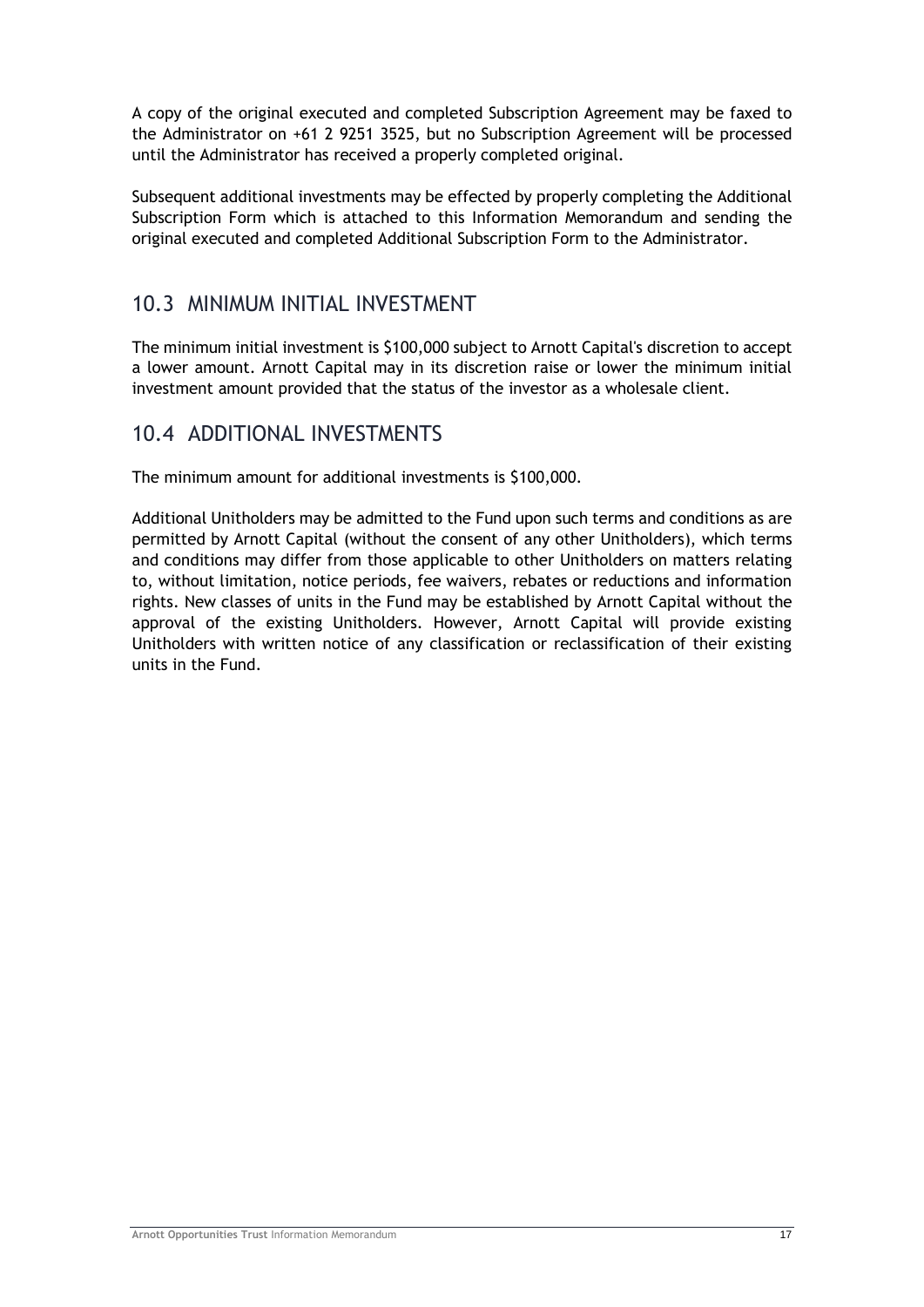## <span id="page-17-0"></span>**11 WITHDRAWALS**

### 11.1 MINIMUM WITHDRAWALS

The minimum redemption is \$50,000 (or such lesser amount as Arnott Capital may determine). A requested partial redemption which would cause the Unitholder's investment to fall below the minimum holding of \$100,000 (or such lesser amount as Arnott Capital may determine) will not be permitted.

### 11.2 WITHDRAWAL PROCESS AND CUT OFF TIMES

Withdrawals are generally permitted on the first Business Day of each month, provided the request is received by the Administrator by 5pm AEST at least 30 Days prior to the proposed withdrawal. Arnott Capital may at its discretion allow withdrawals at other times and with longer or shorter notice periods. The withdrawal price will be the unit price as at the immediately preceding Valuation Day (see Section 8). If the withdrawal request is received by the Administrator after the deadline for receipt of requests for any particular withdrawal date, it will be treated as a request for redemption on the next relevant withdrawal date. Unitholders who redeem their units within the first 12 months of the issue of those units may also be charged a redemption fee of 1% of the redemption proceeds.

Unitholders may withdraw all or part of their investments in the Fund by completing the attached Withdrawal Request. Withdrawals require the executed copy of the properly completed Withdrawal Request to be sent to the Administrator, but the Administrator will not process any Withdrawal Request until it has received a properly completed form.

In normal circumstances, proceeds from withdrawals will be available within ten (10) Business Days after the withdrawal has been processed. Withdrawals will be effected by electronic funds transfer to the bank account registered with the Administrator.

Arnott Capital may stagger withdrawals on a pro-rata basis if Arnott Capital receives withdrawal requests for a withdrawal date in relation to more than 20% of the units in a class (or such higher percentage as Arnott Capital may in its discretion determine). The unredeemed portion of the withdrawal request will be carried forward to the next withdrawal date (where withdrawal request may again be staggered).

A Withdrawal Request must be made in the form approved by Arnott Capital and the Administrator, and it must be signed by the Unitholder. If required, please contact the Administrator for a copy of this form (contact details are set out in Section 13.6 of this IM).

### 11.3 SUSPENSIONS

Arnott Capital may suspend for a reasonable period the application, withdrawal or both, of units, or the payment of withdrawals (in whole or in part), if Arnott Capital considers it is in the interests of Unitholders as a whole. These circumstances include where Arnott Capital cannot accurately determine the unit price as a result of closure or restriction on trading in a market or exchange or if the realisation of assets cannot be effected at prices which would be obtained if assets were realised in an orderly fashion over a reasonable period in a stable market, if an emergency exists as a result of which it is not reasonably practicable to fairly determine the unit price. Applications and withdrawals received during a suspension period will be processed as of the next application or withdrawal date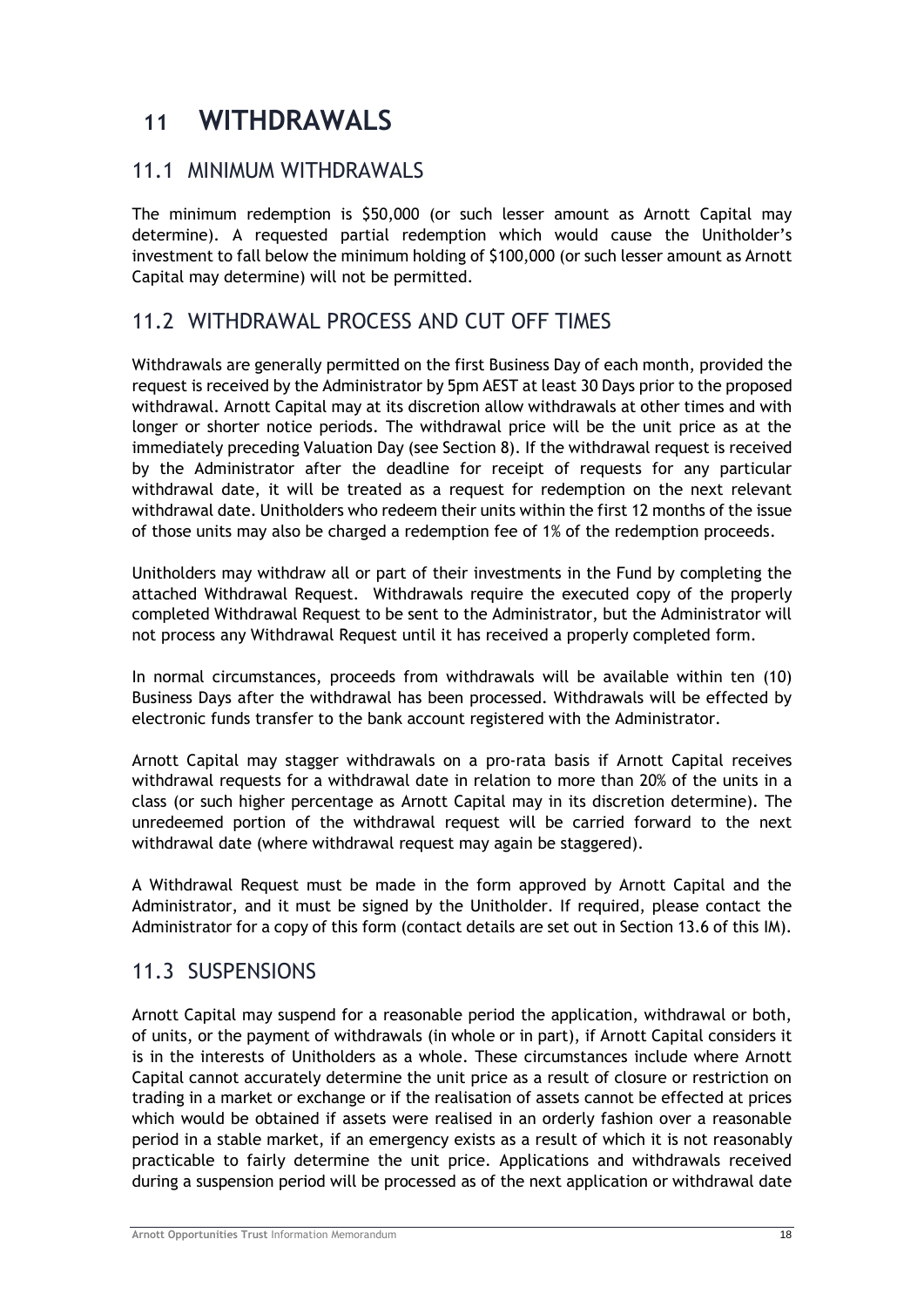(as the case may be) after the end of the suspension period, on the basis of the unit price as at that application or withdrawal date (as the case may be).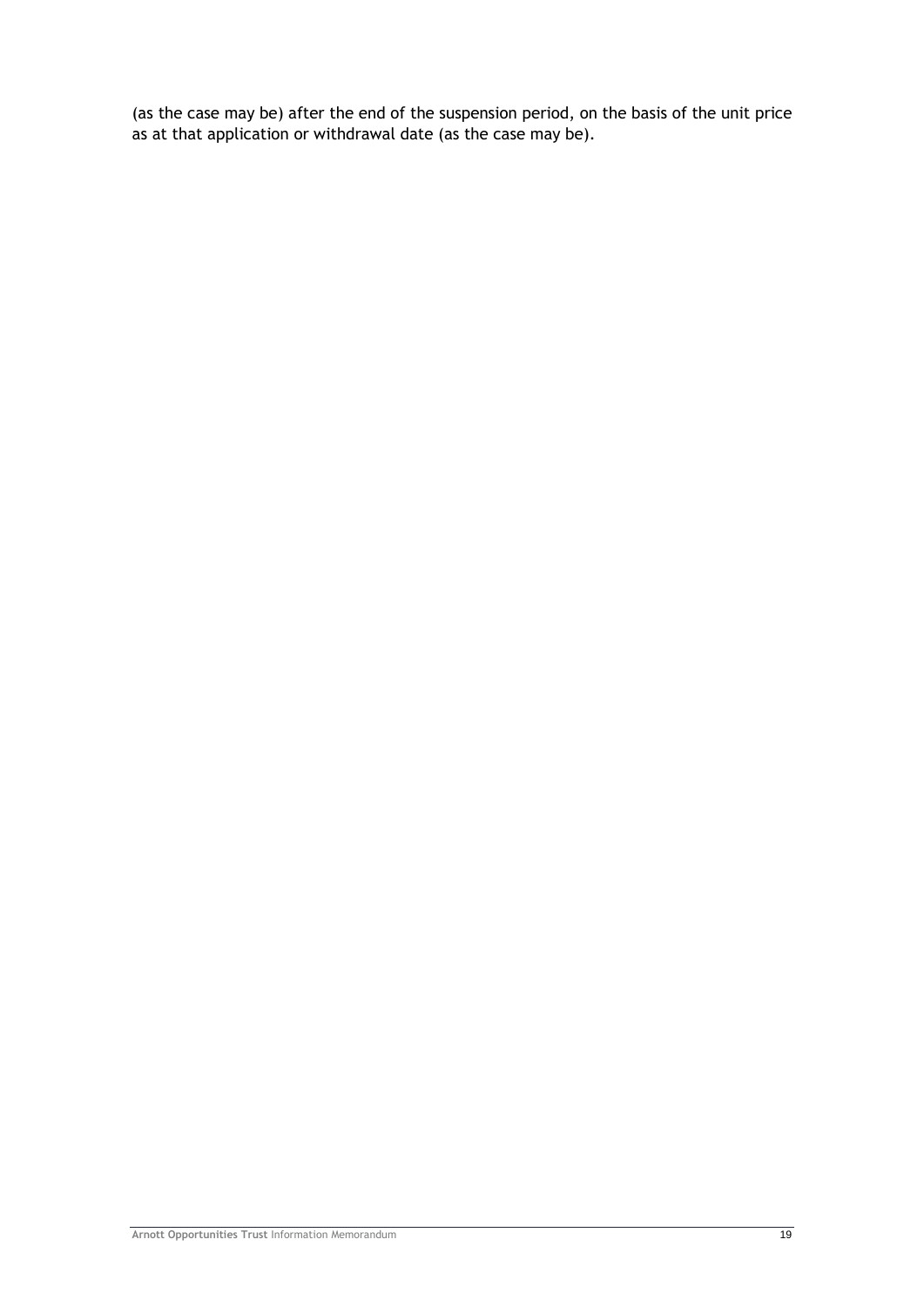## <span id="page-19-0"></span>**12 TAXATION**

### 12.1 TAXATION

There are tax implications when investing, withdrawing and receiving income from the Fund. Arnott Capital cannot give tax advice and we recommend that you consult your tax adviser. The following summary is general in nature and does not constitute tax advice. You should seek independent professional advice on the tax consequences of an investment in the Fund, based on your particular circumstances, before making a decision to invest.

The following summary is relevant for Australian resident Unitholders who are individuals, complying superannuation entities and companies that hold their units on capital account.

As the Fund is principally investing in derivatives, it is not anticipated that the Fund will be in receipt of substantial franking credits.

At the end of the Fund's tax year we will send to you the details of assessable income, capital gains, tax credits and any other relevant tax information to include in your tax return.

### 12.2 CAPITAL GAINS TAX

Your assessable income for each year includes net capital gains (i.e. after offsetting capital losses). You may derive capital gains from either:

- A component of the distribution made to you as a Unitholder in the Fund; or
- Withdrawing from the Fund.

Individuals, trusts and complying superannuation entities may be eligible for a CGT discount in relation to capital gains derived upon the disposal of units where they have held the units continuously for at least twelve (12) months. Certain capital gains distributed to Unitholders from the Fund may also qualify as discount capital gains. The CGT discount percentage is 50% for individuals and trusts and 33 1/3% for complying superannuation entities.

The distribution by the Fund of certain non-taxable amounts (if any) may give rise to capital gains tax cost base adjustments to a Unitholder's units in the Fund. This may result in a larger capital gain or reduced capital loss on the subsequent disposal of the units, or may result in an immediate capital gain to the extent that any non-taxable amounts received exceed the CGT cost base of the units.

Despite the above, it should be noted that the Fund anticipates holding its investments on revenue account, meaning that any gains should be distributed as ordinary income instead of net capital gains. Capital losses cannot be applied against non-capital gains, and noncapital gains are not subject to the 50% CGT discount.

### 12.3 GOODS AND SERVICES TAX (GST)

The issue and redemption of units in the Fund and receipt of distributions will not be subject to GST. GST is payable by the Fund on Arnott Capital's fees and certain reimbursement of expenses. The Fund will generally be able to claim input tax credits and/or reduced input tax credits of either 55% or 75%.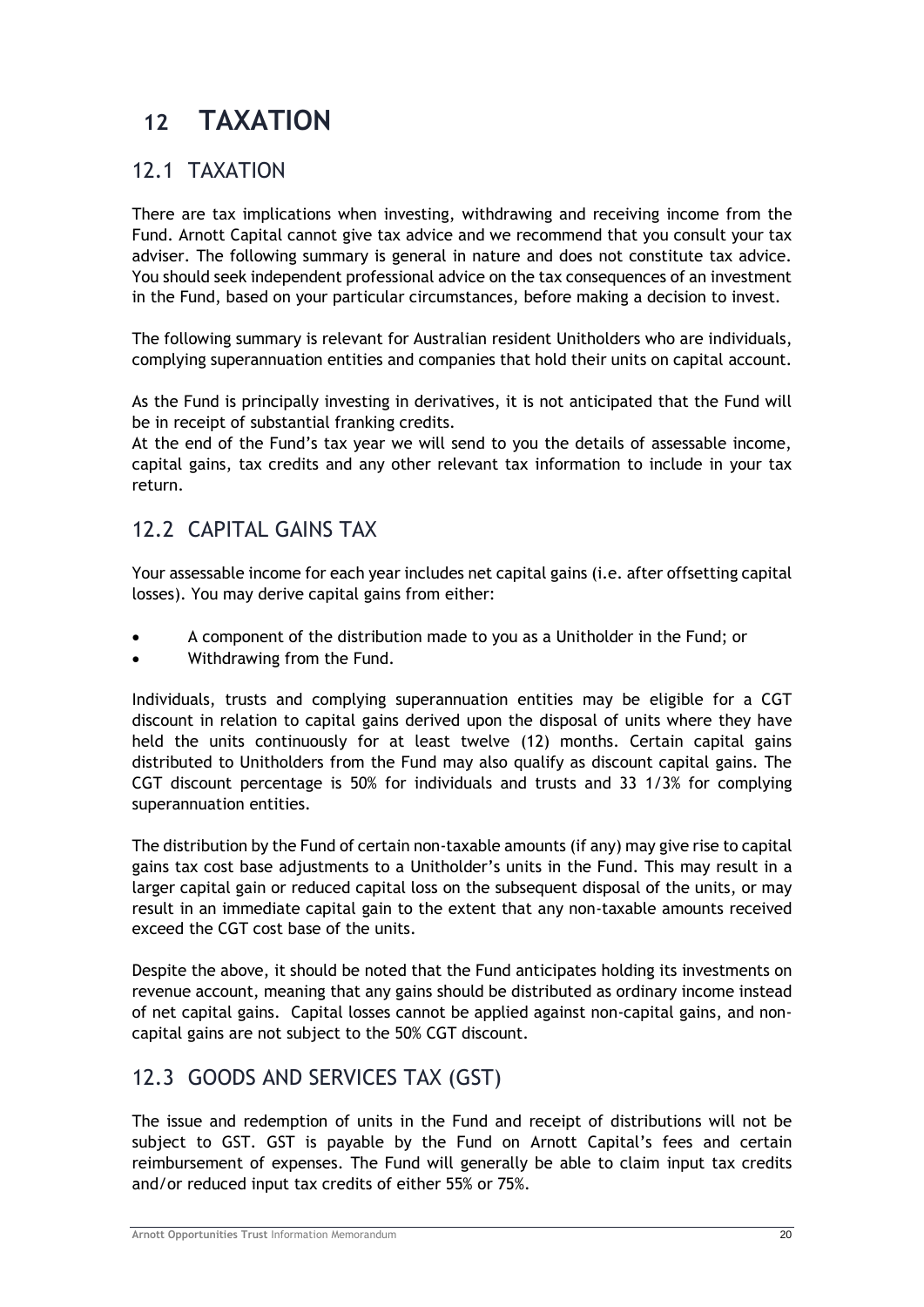### 12.4 NON-RESIDENT TAXATION

Australian tax will be deducted from distributions of certain Australian sourced taxable income to non-resident Unitholders. The amounts will be withheld at the rates of tax applicable to non-resident Unitholders and will depend on the type of income and country of residence of the investor. Non-resident Unitholders may also be subject to tax in the country they reside in, but may be entitled to a credit for some of all of the tax deducted in Australia.

On the basis that the assets of the Fund are unlikely to be direct or indirect interests in Australian real property, no Australian capital gains tax consequences should arise for nonresident Unitholders who hold their units on capital account.

Non-residents seeking to invest in the Fund should obtain tax advice on their specific circumstances.

### 12.5 FOREIGN TAX CREDITS

Australian residents are required to include in their assessable income their share of any foreign taxes paid by the Fund. Unitholders may be entitled to a tax offset for foreign taxes paid by the Fund, subject to certain conditions.

### 12.6 TAX FILE NUMBER (TFN) AND AUSTRALIAN BUSINESS NUMBER (ABN) (AUSTRALIAN UNITHOLDERS ONLY)

It is not compulsory for Unitholders to provide their TFN or ABN, and it is not an offence if they decline to provide them. However, unless exempted, if they are not provided, tax will be deducted from income distributions at the highest personal marginal rate plus the Medicare levy and any other applicable levies or taxes. The ABN, TFN or an appropriate exemption can be provided on the Subscription Agreement when making an initial investment.

### 12.7 FOREIGN ACCOUNT TAX COMPLIANCE ACT (FATCA) THE COMMON REPORTING STANDARD (CRS) AND OTHER SIMILAR REGIMES

The Foreign Account Tax Compliance Act of 2010 (FATCA) is United States (U.S.) tax legislation which aims at enabling the U.S. Internal Revenue Service (IRS) to identify and collect tax from U.S. residents that invest via non-U.S. entities, such as the Fund.

FATCA requires certain Foreign Financial Institutions (FFIs) to register with the IRS and collect and provide certain information about U.S. investors (relating to their identity, account balance and payments) to the IRS. Such U.S. investor account information is either reported to the IRS directly, or via a local regulatory or taxation authority in a country which has entered into an Intergovernmental Agreement with the U.S.. FATCA also imposes diligence requirements upon FFI's which require them to review investor account records for certain indicia of U.S. ownership, and obtain documentation sufficient to the IRS from clients whose accounts have such indicia of U.S. ownership. If you or (where you are applying on behalf of an entity) a Controlling Person of the entity (including 25% or greater owners) are a U.S. citizen or U.S. tax resident, you must contact Arnott Capital at the time of applying for Units in the Fund. Non-compliance with FATCA may result in a flat rate of 30% withholding tax on payments of certain U.S. source income.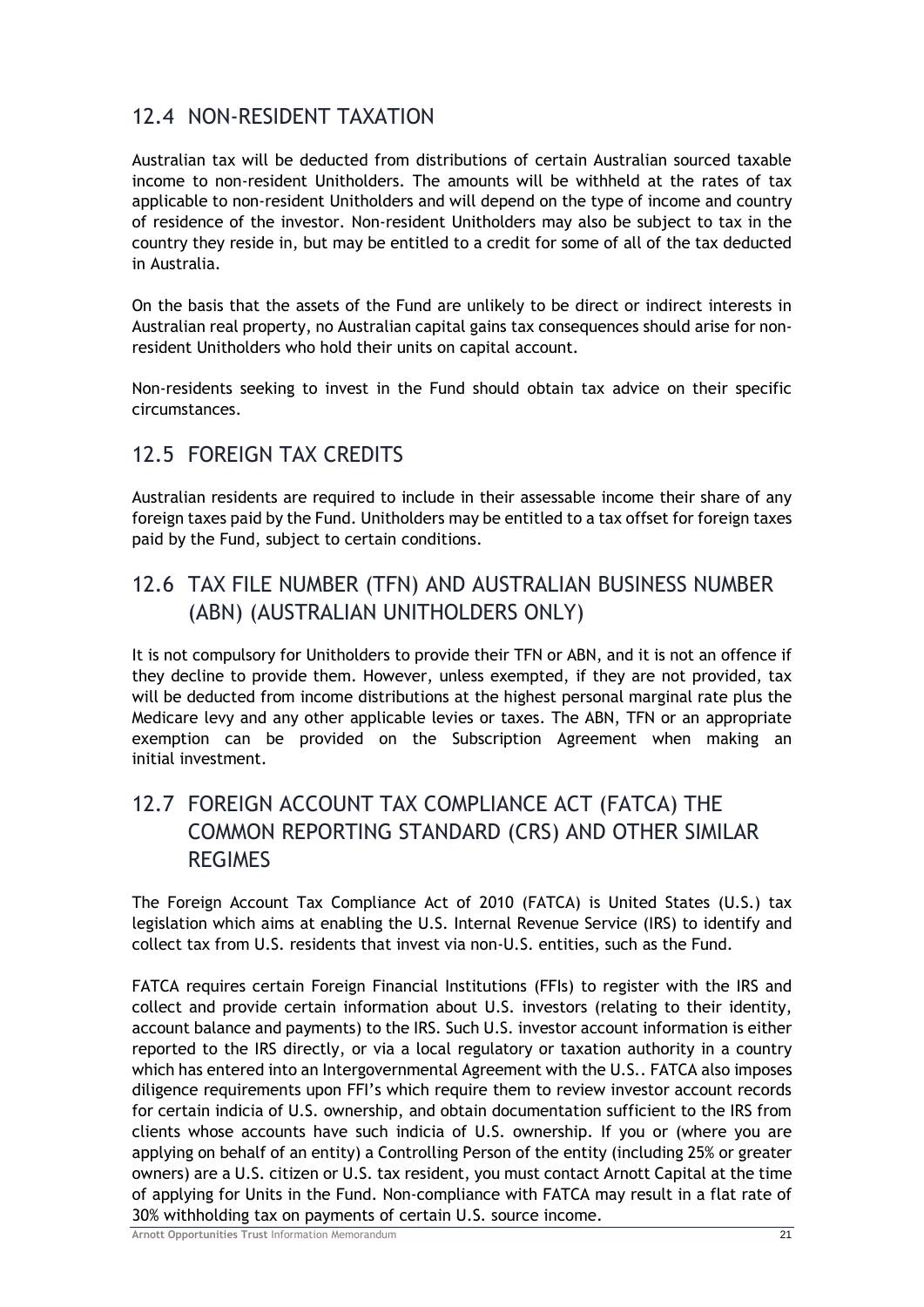The Common Reporting Standard (CRS) is a standardised set of information sharing rules which have been developed by the OECD with the aim of preventing tax evasion. Australia has enacted legislation to implement the CRS from 1 July 2017. Unlike FATCA, there is no withholding applicable under CRS.

Under FATCA and the CRS, Arnott Capital and the Fund will be required to implement due diligence procedures to document and identify Unitholders that are non-residents or entities that are controlled by non-residents and report certain information about those Unitholders to the ATO. The ATO may exchange this information with the relevant foreign tax authorities.

Arnott Capital and the Fund, as registered FFI's under FATCA and reporting entities under CRS, intend to comply with their FATCA and CRS obligations (and any other obligations which may arise under similar regimes to be implemented in the future).

Arnott Capital will request that you provide certain information about yourself and your tax status.

Any Unitholder who does not provide information requested by Arnott Capital for FATCA or CRS purposes, or for the purposes of any similar regime in another country, is subject to a compulsory redemption of their units. In addition, if you do not provide us with the required information for FATCA or CRS compliance, Arnott Capital may be required to report your account details to the appropriate local tax authority, such as the ATO.

In certain instances, the Fund may not be able to escape the imposition of withholding tax or other taxes under FATCA or any similar regime. While the Fund will seek to apportion any such tax burden on Unitholders whose actions or inactions have caused the Fund to be subject to tax, there can be no assurance that it will be able to do so, and if the Fund cannot, any such tax will reduce the amount of cash available to pay all Unitholders, including those Unitholders who have provided all requested information.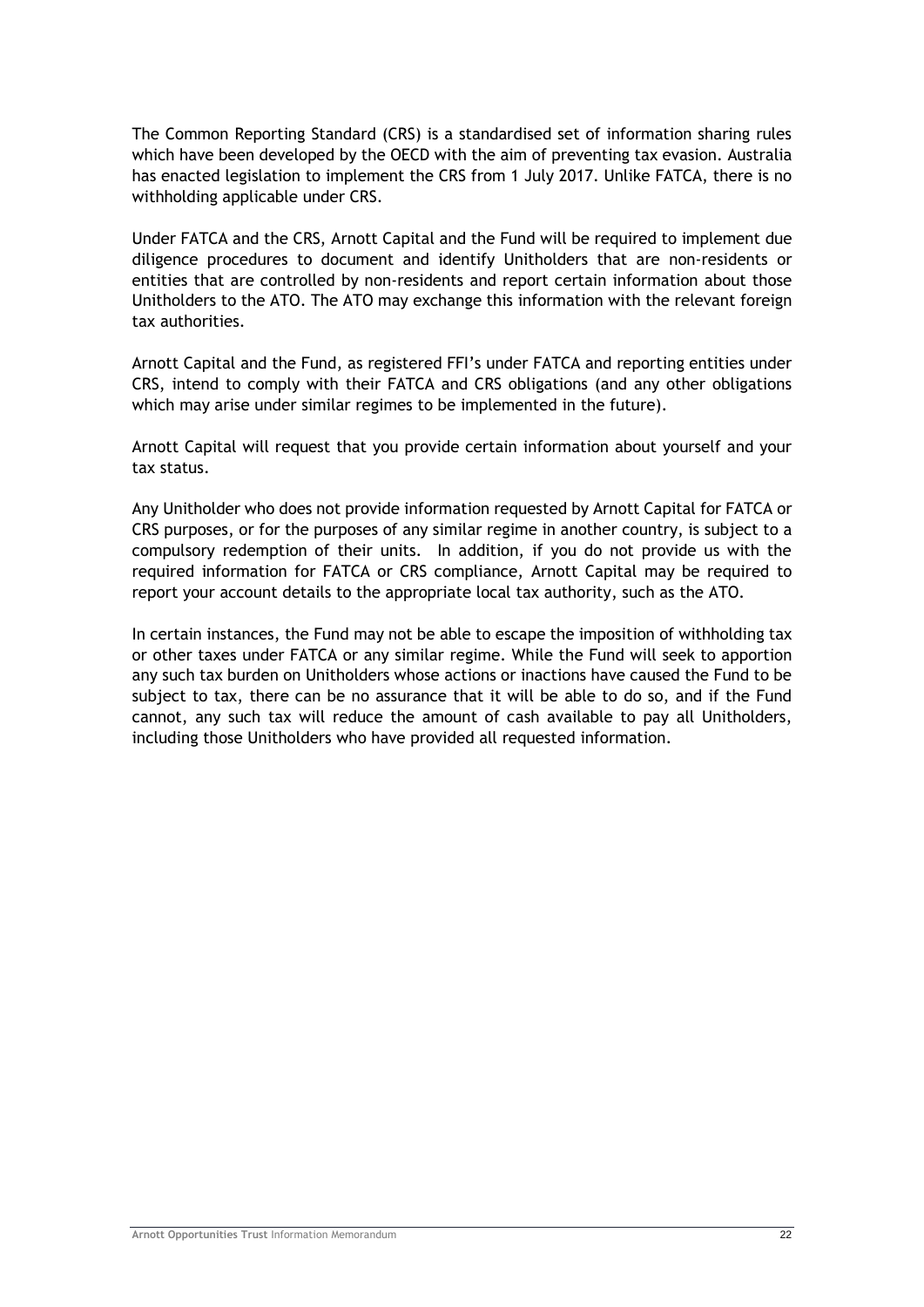## <span id="page-22-0"></span>**13 ADDITIONAL INFORMATION**

### 13.1 CONSTITUTION

The Fund is governed by a constitution which binds Arnott Capital, as trustee, and the Unitholders of the Fund (**Constitution**). The Constitution sets out the conditions under which the Trustee operates and the rights, responsibilities and duties of the Trustee in respect of the Fund, particularly the right of the Trustee to retire and the ability of the Trustee to charge fees and recover expenses are included in the Constitution.

The Trustee may alter the Constitution in certain circumstances if it reasonably considers that the change will not adversely affect Unitholders' rights. Otherwise, the Trustee must obtain Unitholders' written consent, or approval by special resolution at a meeting convened for that purpose. The Fund may be terminated in certain circumstances stated in its Constitution.

The Constitution contains provisions limiting the requirement of the Trustee to compensate Unitholders. Generally, if the Trustee complies with its duties, it will not be required to compensate a Unitholder for the loss unless required by law. The Constitution also contains provisions regarding the Trustee's liabilities and rights for reimbursement out of the Fund.

#### **Unitholders' rights**

The rights of a Unitholder in the Fund are outlined in the Constitution. These include the right (subject to the other terms of the Constitution and this Information Memorandum) to:

- withdraw units;
- receive income and capital distributions;
- participate in distributions upon termination or winding up of the Fund; and
- call, attend and vote at Unitholder meetings.

Each unit a Unitholder holds in the Fund gives that Unitholder a beneficial interest in the Fund as a whole, but not in any particular asset of the Fund. Holding units in the Fund does not give a Unitholder the right to participate in the management or operation of the Fund.

As at the date of this Information Memorandum, the Trustee has issued units in a founder class, which is subject to different management fees, performance fees and redemption fees to those set out in this Information Memorandum. Additional investments received from founder class unitholders will be invested in the new class of units offered under this Information Memorandum unless otherwise agreed by the Trustee. The Trustee also offers a Non-Series Class to certain investors that adopts a whole of fund accounting methodology under a different Information Memorandum. The Trustee may issue further classes of units and may determine different rights, obligations and restrictions which will attach to the units within those Classes. The Trustee may refuse to register any transfer of units by a Unitholder without providing any reason.

#### **Termination**

The Trustee may terminate the Fund in a number of circumstances provided for in the Constitution including on written notice to Unitholders.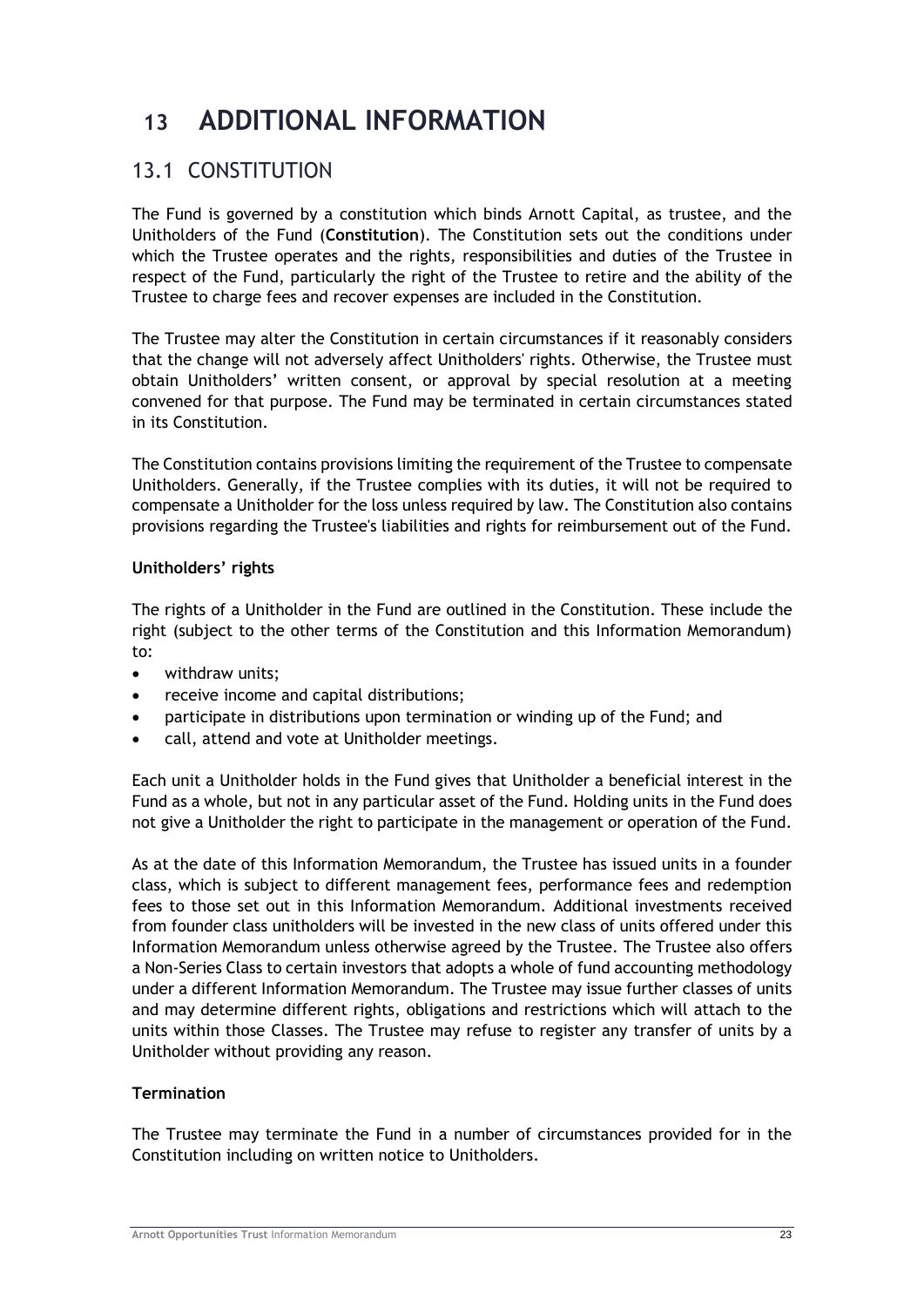#### **Limitation of Unitholders' liability**

The liability of Unitholders is limited in the Constitution to the amount of their investment. The Constitution provides that Unitholders shall not be under any personal obligation to indemnify the Trustee (or its creditors) in respect of the liabilities of the Trustee in relation to the Fund. However, the Trustee cannot give an absolute assurance that a Unitholder's liability is limited in all circumstances as the issue has not been finally determined in court.

### 13.2 ADMINISTRATION AGREEMENT

The Trustee has entered into an administration agreement with the Administrator. The Administrator will perform certain administrative, accounting, registrar and transfer agency services for the Fund.

### 13.3 PRIME BROKER AND CUSTODIAN AGREEMENT

The Fund has appointed the Prime Broker and the Custodian listed in Section 1 of this IM. Prime broking is the term given to bundled service packages offered by brokerage firms to funds which require cash or securities lending facilities - prime brokerage services may include the provision to the Fund of margin financing, clearing, settlement, stock borrowing and foreign exchange facilities and may also involve their broker and dealer networks for the purposes of executing transactions. Fees for prime brokerage services are payable by the Fund and are therefore reflected in the returns you receive.

To enter into margin financing and stock borrowing arrangements, assets of the Fund are generally placed with the Prime Broker (or their Custodians) to form collateral under a custodial arrangement. The Prime Broker is entitled to sell, lend, or otherwise use this collateral for its own purposes, subject to an obligation to return equivalent securities or cash value.

The Fund's investments may be borrowed, lent or otherwise used by the Prime Broker for its own purposes. These assets become the property of the Prime Broker and the Fund has a right against the Prime Broker for the return of equivalent assets. The Fund ranks as an unsecured creditor for the equivalent assets, and if the Prime Broker becomes insolvent the Fund may not be able to recover the equivalent assets in full.

The Prime Broker has no decision-making discretion relating to the investment of the assets of the Fund and make no representation in respect of the Fund or the investment of the assets.

The Fund reserves the right to change prime brokerage and custody arrangements by agreement with the existing Prime Broker and Custodian, and to appoint additional or alternative Prime Brokers or Custodians without notice to Unitholders. The Prime Broker and the Custodian is a service provider to the Fund and is not responsible for the preparation of this Information Memorandum or the activities of the Fund and therefore accept no responsibility for any information contained in this document. The Prime Broker and Custodian will not participate in the investment decision-making process for the Fund.

### 13.4 INVESTORS' PERSONAL INFORMATION

The application form accompanying this Information Memorandum requests personal information. The Trustee collects personal information so that it may provide investors with the products and services associated with this Fund. The law may also require the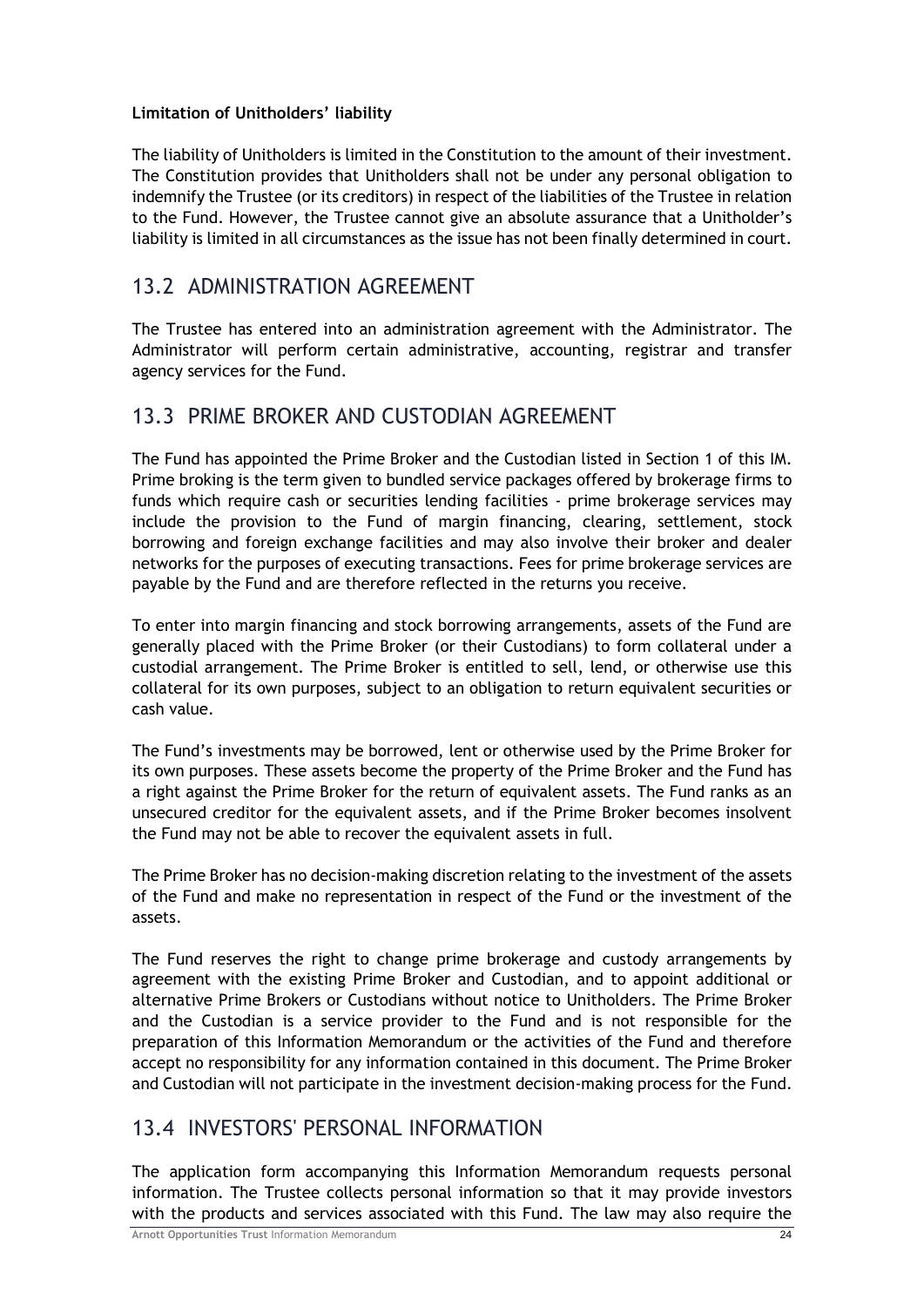Trustee to collect personal information. The Trustee may disclose personal information to other parties (confidentiality arrangements apply) that provide services to the Fund, including to the Administrator. The Trustee also seeks expert help from time to time to help it improve its systems, products and services. Investors' personal information may be disclosed to these third parties in such circumstances. Investors' personal information will not otherwise be shared with other third parties. The Trustee does not currently transfer investors' personal information overseas, other than personal information may be held by the Administrator in its Singapore office. Investors' personal information may also be used by the Trustee to administer, monitor and evaluate products and services, gather, aggregate and report statistical information, assist investors with any queries and take measures to detect and prevent fraud or other illegal activity. The Trustee may also be allowed or obliged to disclose information by law and to report on prudential or risk management matters.

The Trustee aims to ensure that the personal information it retains about investors is accurate, complete and up-to-date. If investors provide the Trustee with incomplete or inaccurate information, the Trustee may not be able to provide investors with the products or services they are seeking. Each investor will be required to acknowledge in its application form that the Trustee and the Administrator may disclose to each other, to any other service provider to the Fund or to any regulatory body in any applicable jurisdiction copies of the applicant's application form and any information concerning the applicant provided by the applicant to the Trustee and/or the Administrator and any such disclosure shall not be treated as a breach of any restriction upon the disclosure of information imposed on such person by law or otherwise.

If investors have concerns about the completeness or accuracy of the information the Trustee holds about them, or would like to access or amend their information, or if investors would like a copy of the Trustee's Privacy Policy, simply email the Trustee at investor@arnott.com.au. The Trustee's privacy policy contains information about how investors can lodge a complaint about a breach by the Trustee of the Australian Privacy Principles and how such a complaint will be handled. Investors will be taken to agree to the collection, use and disclosure of their personal information as set out above when they make an investment in the Fund.

### 13.5 ANTI-MONEY LAUNDERING

As part of the Trustee's responsibility for the prevention of money laundering and counter terrorism, the Trustee and the Administrator or any of their respective subsidiaries, affiliates, directors, officers, shareholders, employees, agents, and permitted delegates will require a detailed verification of the applicant's identity and the source of the payment from any person delivering a completed application form. In Australia, money laundering and terrorist financing is a criminal offence.

The Administrator will request verification of identity from all prospective investors to the extent required under the Trustee's Know Your Customer (KYC) identification policy. Investors are required to send the completed application form and KYC identification information to the Administrator. The Administrator will notify investors if additional proof of identity is required. Failure to provide the necessary evidence may result in applications being rejected or in delays in the issuance of units.

The Fund and the Administrator, and each of their respective subsidiaries, affiliates, directors, officers, shareholders, employees, agents, and permitted delegates will be held harmless and will be fully indemnified by a potential investor against any loss arising as a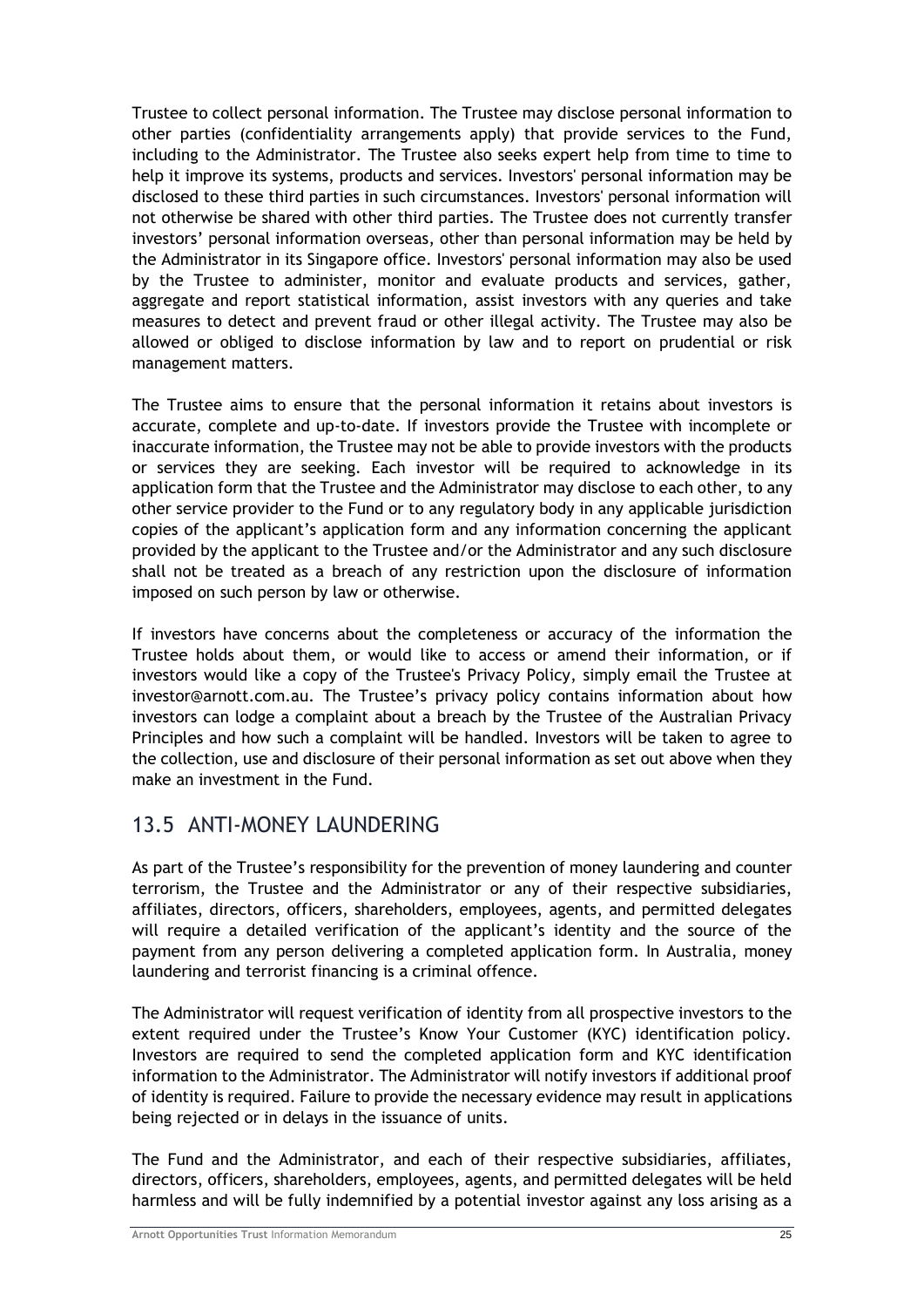result of a failure to process an application if such information as has been requested by any of them has not been satisfactorily provided by the applicant. By subscribing, applicants acknowledge that the Trustee may be required by law to provide information about them or to file suspicious transaction reports to regulators.

### 13.6 EMAIL AND FACSIMILE INSTRUCTIONS

The Administrator will process application and withdrawal requests which are initially received by email or facsimile. The original application, transfer and redemption requests should follow by courier or post. Neither the Trustee nor the Administrator shall be responsible for any miss-delivery or non-receipt of any email or facsimile. Emails and facsimiles sent to the Trustee or the Administrator will only be effective when actually acknowledged by the Trustee or the Administrator. In the event that no acknowledgement is received from the Administrator within five (5) days of submission of the request, you should contact the Administrator on telephone number +61 2 9251 3525 to confirm receipt by the Administrator of the request.

### 13.7 ENQUIRIES

If you have any queries in relation to this offer of the Fund, please contact our Investment Specialist team at [investor@arnott.com.au](mailto:investor@arnott.com.au)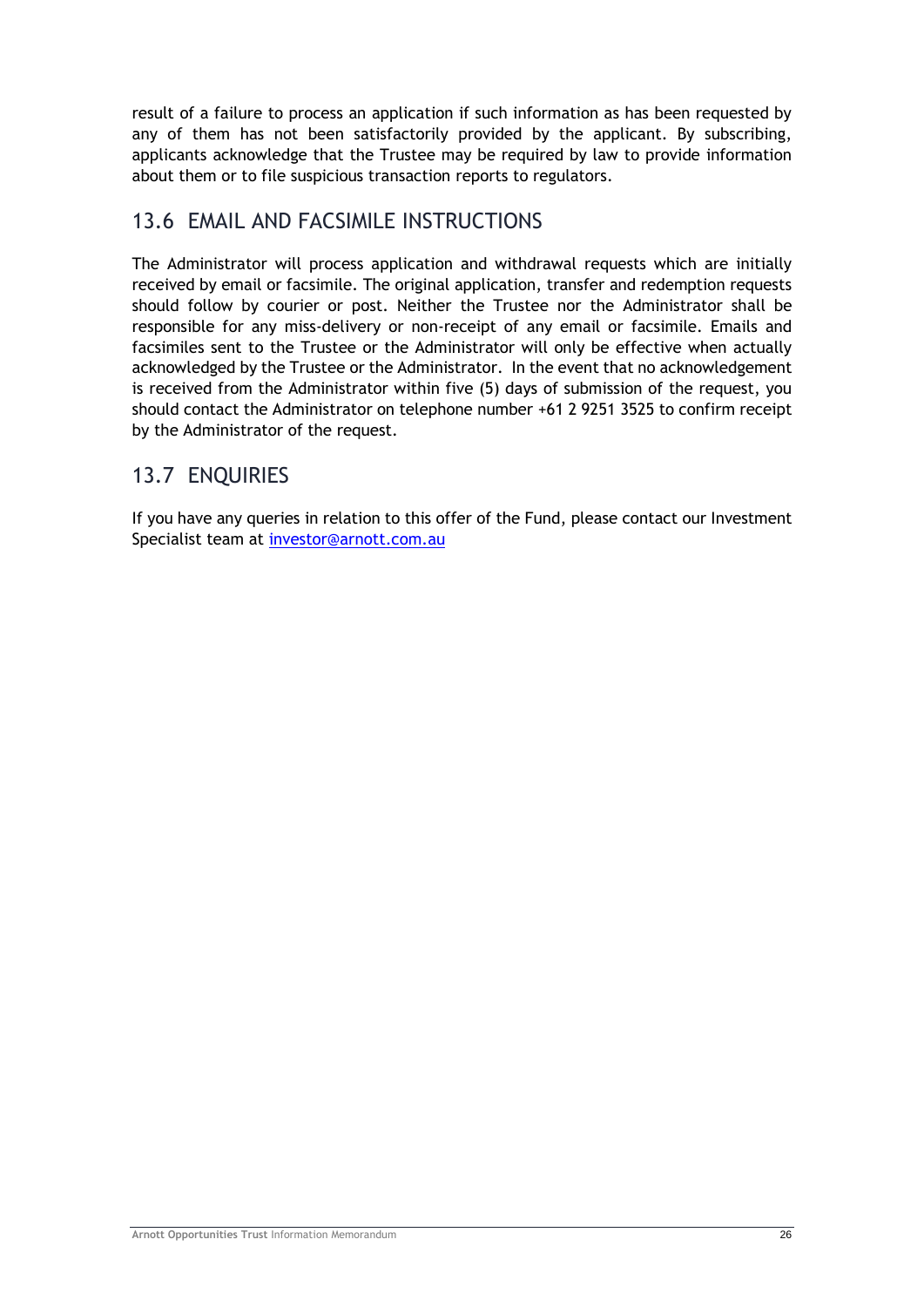## <span id="page-26-0"></span>**14 GLOSSARY**

| <b>ACT</b>                                      | The Corporations Act 2001 (Cth) for the time being in force,<br>together with the regulations.                                                                                                                                  |
|-------------------------------------------------|---------------------------------------------------------------------------------------------------------------------------------------------------------------------------------------------------------------------------------|
| <b>APPLICATION FORM</b>                         | The application form that accompanies this Information<br>Memorandum.                                                                                                                                                           |
| <b>BUSINESS DAY</b>                             | Any day other than a Saturday, Sunday or public holiday in<br>Sydney.                                                                                                                                                           |
| <b>CLASS</b>                                    | Class means a class of units in the Fund and includes the Series,<br>founder and Non-Series classes.                                                                                                                            |
| <b>CONSTITUTION</b>                             | The constitution governing the Fund, as amended from time to<br>time.                                                                                                                                                           |
| <b>FUND</b>                                     | Arnott Opportunities Trust, an unregistered managed investment<br>scheme.                                                                                                                                                       |
| <b>HIGH WATERMARK</b>                           | The High Watermark means, until a performance fee for that<br>Series first becomes payable, the issue price or otherwise, the<br>highest unit price of the Series, as applicable at the beginning of<br>any performance period. |
| <b>TRUSTEE AND</b><br><b>INVESTMENT MANAGER</b> | Arnott Capital Pty Limited.                                                                                                                                                                                                     |
| <b>NET ASSET VALUE</b>                          | Net Asset Value means the gross asset value of the Fund less the<br>total value of the liabilities of the Fund.                                                                                                                 |
| <b>SERIES</b>                                   | A separate class issued on different Subscription Days.                                                                                                                                                                         |
| <b>SUBCRIPTION DAY</b>                          | The first Business Day of each month.                                                                                                                                                                                           |
| <b>UNITHOLDER</b>                               | A registered holder of units in the Fund.                                                                                                                                                                                       |
| <b>VALUATION DAY</b>                            | The last Business Day of every calendar month with reference<br>to the last traded share price for that day, and/or such other<br>time or times as Arnott Capital may determine.                                                |
| <b>WHOLESALE CLIENT</b>                         | Means a "Wholesale Client", as defined in the Act.                                                                                                                                                                              |